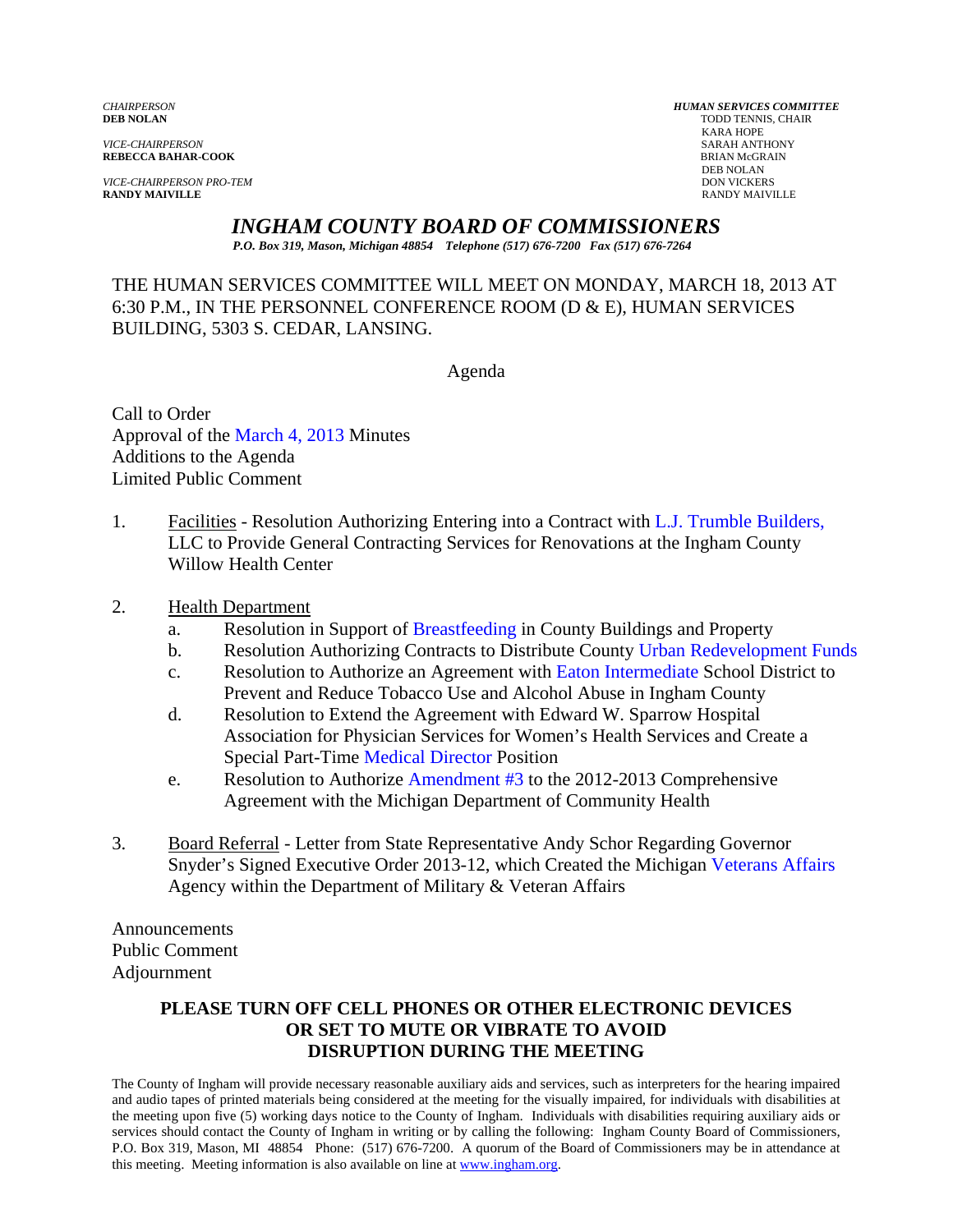#### HUMAN SERVICES COMMITTEE March 4, 2013 **Minutes**

<span id="page-1-0"></span>

| <b>Members Present:</b> | Rebecca Bahar-Cook, Todd Tennis, Kara Hope, Sarah Anthony, Brian<br>McGrain, Don Vickers, and Randy Maiville |
|-------------------------|--------------------------------------------------------------------------------------------------------------|
| Members Absent:         | Deb Nolan                                                                                                    |
| <b>Others Present:</b>  | Jared Cypher, Renée Branch Canady, Deb Brinson, Nancy Hayward, Pam<br>Kreiner, and others                    |

The meeting was called to order by Chairperson Tennis at 6:32 p.m. in the Personnel Conference Room "D & E" of the Human Services Building, 5303 S. Cedar Street, Lansing.

Approval of the February 25, 2013 Minutes

The February 25, 2013 Minutes were approved as submitted.

#### Additions to the Agenda

- 3. Substitute Resolution from the Ingham County Women's Commission Regarding Allocating Resources to the Certification of Individuals in Autism Specialization
- 4. Late Health Department Resolution to Authorize an Agreement with the Health Impact Project of the Pew Charitable Trusts

Limited Public Comment None.

MOVED BY COMM. VICKERS, SUPPORTED BY COMM. MAIVILLE, TO APPROVE A CONSENT AGENDA FOR THE FOLLOWING ITEMS:

- 1. Community Mental Health Resolution Authorizing the Transfer of Funds to the Community Mental Health Authority of Clinton, Eaton and Ingham Counties (CMH) and a 2013 Contract for Accounting with Respect Thereto
- 2. Health Department Resolution to Amend Administrative Support Services Agreements with County Health Plans

MOTION CARRIED UNANIMOUSLY. Absent: Comm. Nolan

MOVED BY COMM. VICKERS, SUPPORTED BY COMM. MAIVILLE, TO APPROVE THE ITEMS ON THE CONSENT AGENDA.

MOTION CARRIED UNANIMOUSLY. Absent: Comm. Nolan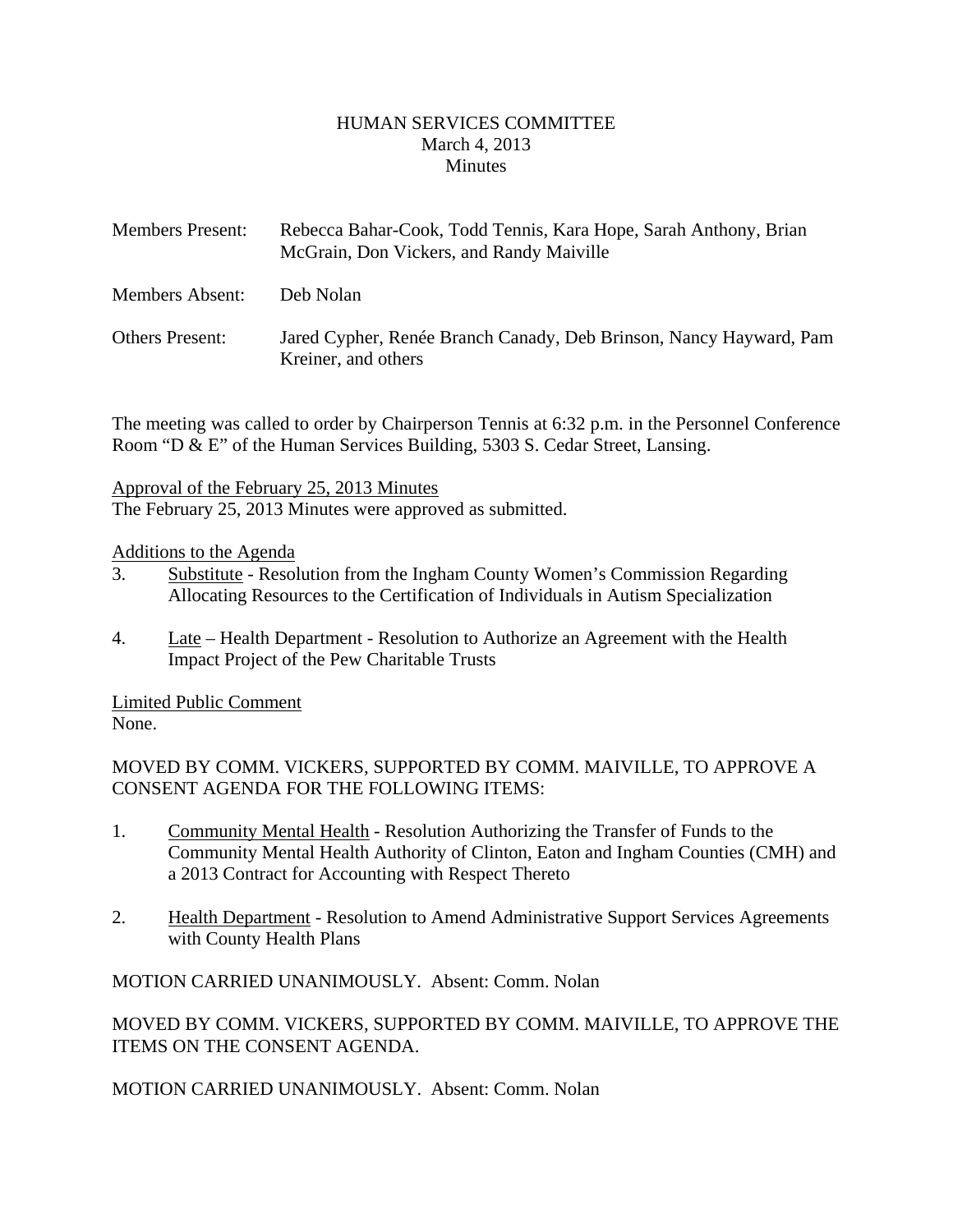3. Board Referral - Resolution from the Ingham County Women's Commission Regarding Allocating Resources to the Certification of Individuals in Autism Specialization

#### MOVED BY COMM. VICKERS, SUPPORTED BY COMM. HOPE, TO APPROVE THE RESOLUTION FROM THE INGHAM COUNTY WOMEN'S COMMISSION REGARDING ALLOCATING RESOURCES TO THE CERTIFICATION OF INDIVIDUALS IN AUTISM SPECIALIZATION.

Pam Kreiner, Chairperson of the Ingham County Women's Commission stated this is a resolution the Women's Commission is introducing after working with a number of professionals who provided the statistics, as well as, individuals sharing their personal stories.

Ms. Kreiner stated overall parents are pleased with the Autism Coverage Reimbursement Act and appreciate the financial assistance. She explained that parents of children with autism or mental disorders are typically stressed, one reason is that there are multiple appointments needed. She further explained to qualify for the assistance another appointment is required and there are only three approved centers consequently creating more stress on the family. Board Vice-Chairperson Bahar-Cook clarified there are three (3) centers located in the State of Michigan. Ms. Kreiner stated the locations are: Detroit, Grand Rapids, and Ann Arbor. Ms. Kreiner explained Ingham County parents are burdened trying to get to these locations and waiting lists are very long. She stated that providing access to a behavior analyst for assessments in Ingham County would help these parents.

Board Vice-Chairperson Bahar-Cook informed the Committee that there have been conversations at the CMH meetings about opening an Autism Center in Ingham County and Mr. Sheehan is open to conversation with the Women's Commission. Ms. Kreiner reminded the Committee that Ingham County could be the fourth approved center with a behavioral specialist which would bring in resources and would draw parents to the area.

Comm. McGrain expressed his appreciation that the resolution was clarified through substitution.

MOVED BY COMM. MCGRAIN, SUPPORTED BY COMM. VICKERS, TO AMEND THE RESOLUTION BY SUBSTITUTION.

#### MOTION CARRIED UNANIMOUSLY. Absent: Comm. Nolan

Comm. Vickers shared his work experience overseeing children with autism, diagnosis, and outreach. He appreciates how dealing with autism is moving forward and appreciates this resolution.

Board Vice-Chairperson Bahar-Cook shared her history with the Women's Commission then commended Ms. Kreiner on her work. She also commended the group of women on this board who are enthusiastic and have amazing ideas. She stated she was excited to be on the Women's Commission with them.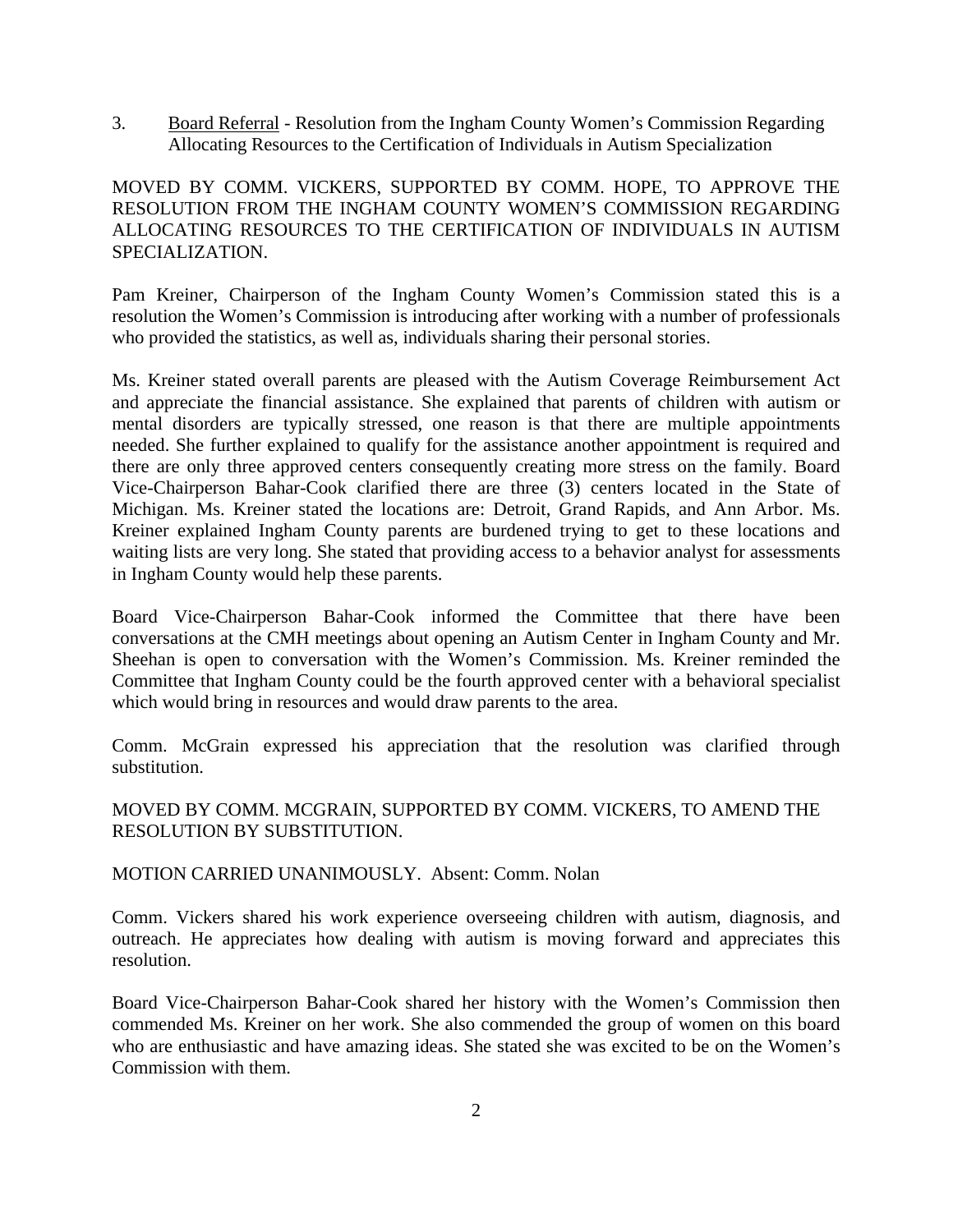MOTION TO APPROVE THE RESOLUTION, AS AMENDED, CARRIED UNANIMOUSLY. Absent: Comm. Nolan

4. Health Department - Resolution to Authorize an Agreement with the Health Impact Project of the Pew Charitable Trusts

MOVED BY COMM. MCGRAIN, SUPPORTED BY COMM. VICKERS, TO APPROVE THE RESOLUTION TO AUTHORIZE AN AGREEMENT WITH THE HEALTH IMPACT PROJECT OF THE PEW CHARITABLE TRUSTS.

Chairperson Tennis noted that this is an ICEA Pro 8 and not an ICEA Pro 6 asking for a motion to make the correction.

MOVED BY COMM. VICKERS, SUPPORTED BY COMM. MAIVILLE, TO AMEND THE RESOLUTION, 3<sup>RD</sup> BE IT FURTHER RESOLVED, CHANGE "8" to "6", AS FOLLOWS:

BE IT FURTHER RESOLVED, that the Board of Commissioners authorizes the Health Department to hire a temporary Health Analyst (ICEA PRO **8 6**) to assist with the implementation of the work plan in the amount up to \$14,500 for the period of the grant.

#### MOTION CARRIED UNANIMOUSLY. Absent: Comm. Nolan

Comm. Anthony asked why the changes were needed. Mr. Cypher stated it was graded out as a 6 and not an 8.

Dr. Branch Canady stated she appreciates the Committee for allowing the "late" Agenda Item. She expressed her appreciation to the team who put together a successful application then described the process. She referenced King County, Seattle Washington as a model working with businesses and municipalities to invite healthy growth and support of the Health Department through development.

Dr. Branch Canady was pleased to announce they will be working with MSU on planning, design and construction making sure the developer is taking into consideration the Health Department issues. Chairperson Tennis asked if this is part of the Tri-County Planning Commission. Dr. Branch Canady stated that is the intent. She also informed the Committee this grant will help support environmental efforts as intended.

MOTION TO APPROVE THE RESOLUTION, AS AMENDED, CARRIED UNANIMOUSLY. Absent: Comm. Nolan

#### Announcements

Comm. Bahar-Cook stated she was pleased to serve as Vice-Chairperson at tonight's meeting. Chairperson Tennis expressed his appreciation to Comm. Bahar-Cook for her input on Agenda Item #3.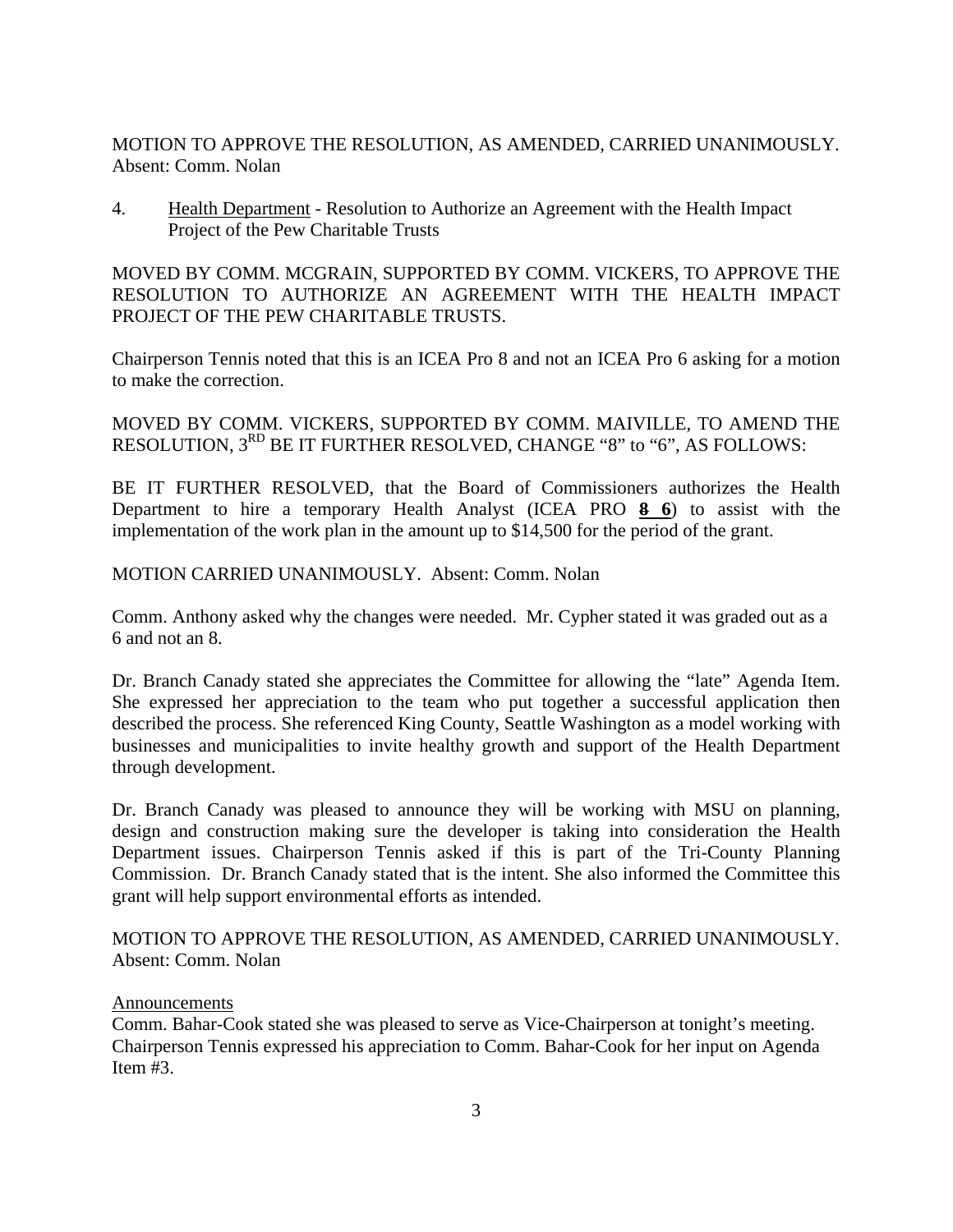Public Comment None.

The meeting adjourned at approximately 6:47 p.m.

Respectfully submitted,

Julie Buckmaster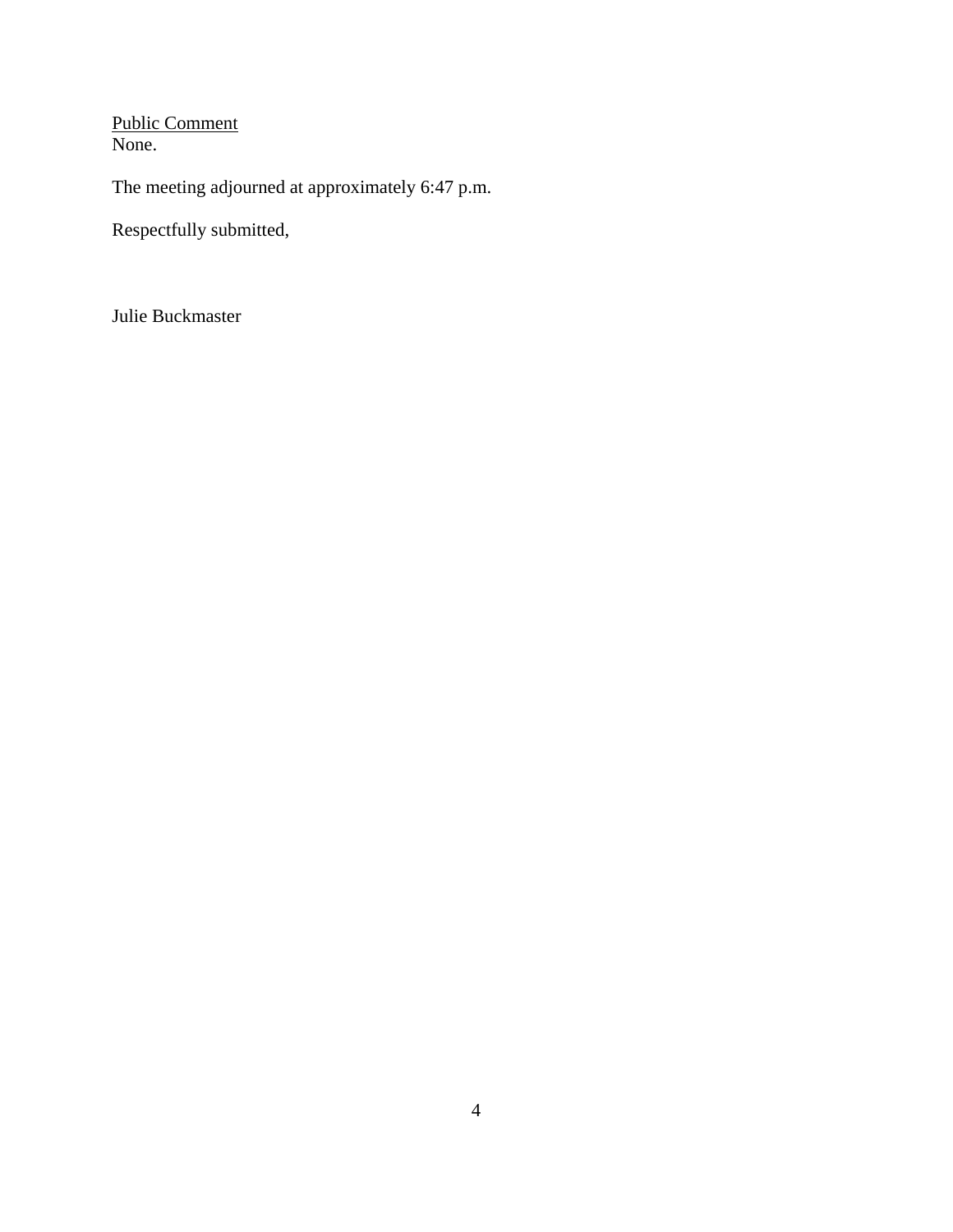# **MARCH 18, 2013 HUMAN SERVICES AGENDA STAFF REVIEW SUMMARY**

## **ACTION ITEMS:**

## **The Assistant Deputy Controller is recommending approval of the following resolutions:**

*1. Facilities – Resolution Authorizing Entering into a Contract with L.J. Trumble Builders, LLC to Provide General Contracting Services for Renovations at the Ingham County Willow Health Center* 

This resolution authorizes a contract with L.J. Trumble Builders, LLC to provide general contracting services for renovations at the Willow Health Center. The renovations project will be performed for a total bid price of \$158,718.00 which includes all alternates. A \$15,000.00 contingency is also being asked for by the Facilities Department for unforeseen circumstances that may arise, for a total cost not to exceed \$173,718.00. The Willow Health Center is in need of renovations due to age of the building and deterioration over time, and the renovations will improve the facility's functionality as a clinic. Funding for this project is available through the School Based Health Center Capital Grant, accepted by the Board of Commissioners in Resolution 11-315.

## *2. Health Department*

*a. Resolution in Support of Breastfeeding in County Buildings and Property*  This resolution encourages breastfeeding and supports and protects a mother's right to breastfeed throughout Ingham County buildings and property.

*b. Resolution Authorizing Contracts to Distribute County Urban Redevelopment Funds*  This resolution authorizes the utilization of funds included in the Health Department's 2013 budget for the following contracts:

Cristo Rey Community Center's TECH en La Casa Program (\$12,000) to provide the community in the Lansing area with access and equity to learning and using computers and the internet and provide sound, culturallyrelevant, community-building learning experiences for adults and students to penetrate a multitude of academic, employment, health and financial resources, and influencing the safety within the neighborhood

Planned Parenthood Mid and South Michigan (\$20,000) to support expanding health equity efforts beyond the scope of TPIP through a strategic and intersectional three-tiered initiative: youth programming, civic engagement, and access to reproductive healthcare/Sexually Transmitted Disease (STD) testing.

## *c. Resolution to Authorize an Agreement with Eaton Intermediate School District to Prevent and Reduce Tobacco Use and Alcohol Abuse in Ingham County*

This resolution authorizes an agreement by which the Eaton Intermediate School District will reimburse Ingham County up to \$35,800 for tobacco and alcohol prevention and reduction activities performed by the Health Department.

## *d. Resolution to Extend the Agreement with Edward W. Sparrow Hospital Association for Physician Services for Women's Health Services and Create a Special Part-Time Medical Director Position*

This resolution extends the agreement for physician services with Sparrow for the period April 1, 2013 through March 31, 2014 in the amount of \$50,000. In addition, the Health Department proposes to create a Special Parttime Medical Director position assigned to Women's Health Services (MCF Grade C, Step 5). Sparrow has agreed to cover the cost of this position for up to 988 hours at a rate of \$120.00 per hour (\$118,560 per year), which includes the cost of liability coverage.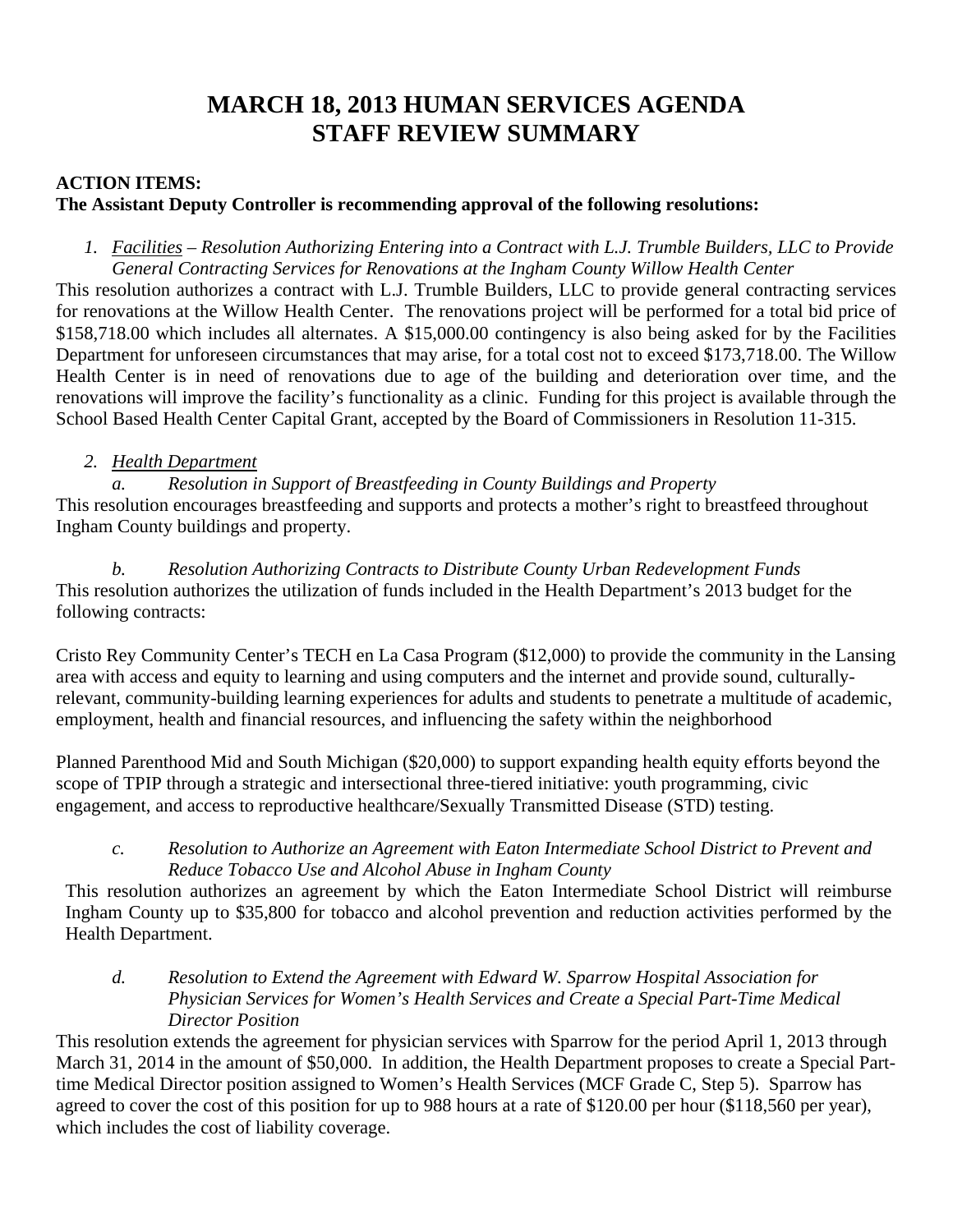*e. Resolution to Authorize Amendment #3 to the 2012-2013 Comprehensive Agreement with the Michigan Department of Community Health* 

This resolution authorizes Amendment #3 of the 2012-2013 Comprehensive Agreement with the Michigan Department of Community Health (MDCH). Amendment #3 will increase the budget for Comprehensive Local Health Services from \$5,267,721 to \$5,291,821, an increase of \$24,100. The Amendment makes the following specific changes in the budget:

- 1. PRIME Local Learning Collaborative, an increase of \$14,100 to \$16,100.
- 2. Centralized Access Home Visiting Hub, \$10,000.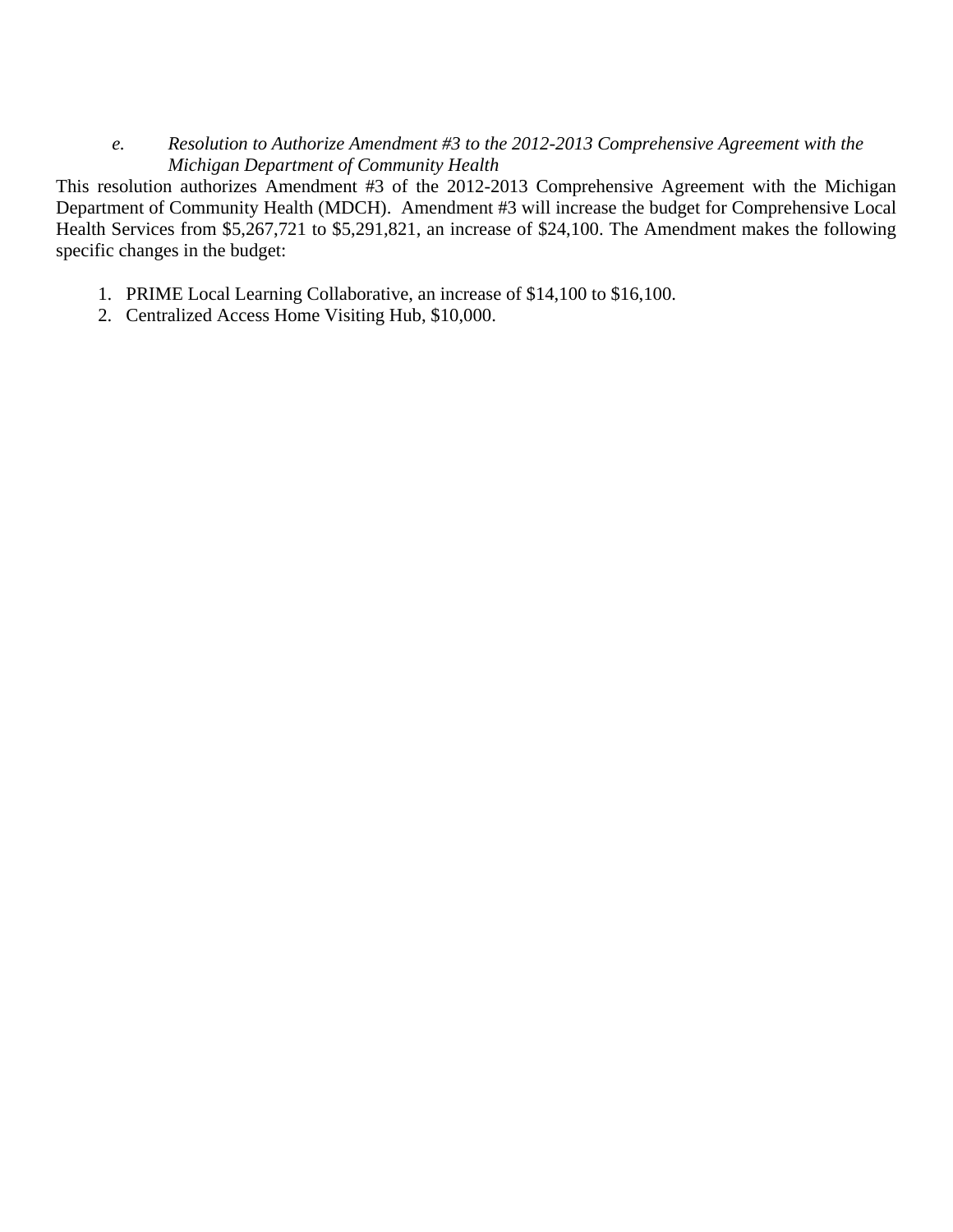#### **Agenda Item 1**

#### **MEMORANDUM**

<span id="page-7-0"></span>TO: Human and County Services and Finance Committees

FROM: Rick Terrill, Facilities Director

DATE: March 6, 2013

SUBJECT: Resolution Authorizing Entering Into a Contract with L.J. Trumble Builders, LLC to Provide General Contracting Services for Renovations at the Ingham County Willow Health Center

The resolution before you authorizes awarding a contract to L.J. Trumble Builders, LLC to provide general contracting services for renovations at the Willow Health Center.

L.J. Trumble Builders, LLC, a registered, local vendor, who submitted the lowest responsive and responsible bid were chosen, after going through a competitive bidding process, and have the recommendation of both the Purchasing and Facilities Departments.

The renovations project will be performed for a total bid price of \$158,718.00 which includes all alternates.

A \$15,000.00 contingency is also being asked for by the Facilities Department for unforeseen circumstances that may arise, for a total cost not to exceed \$173,718.00.

This is a grant funded project and funds are available within account # 511-61553-818000-02005.

I recommend approval of this resolution.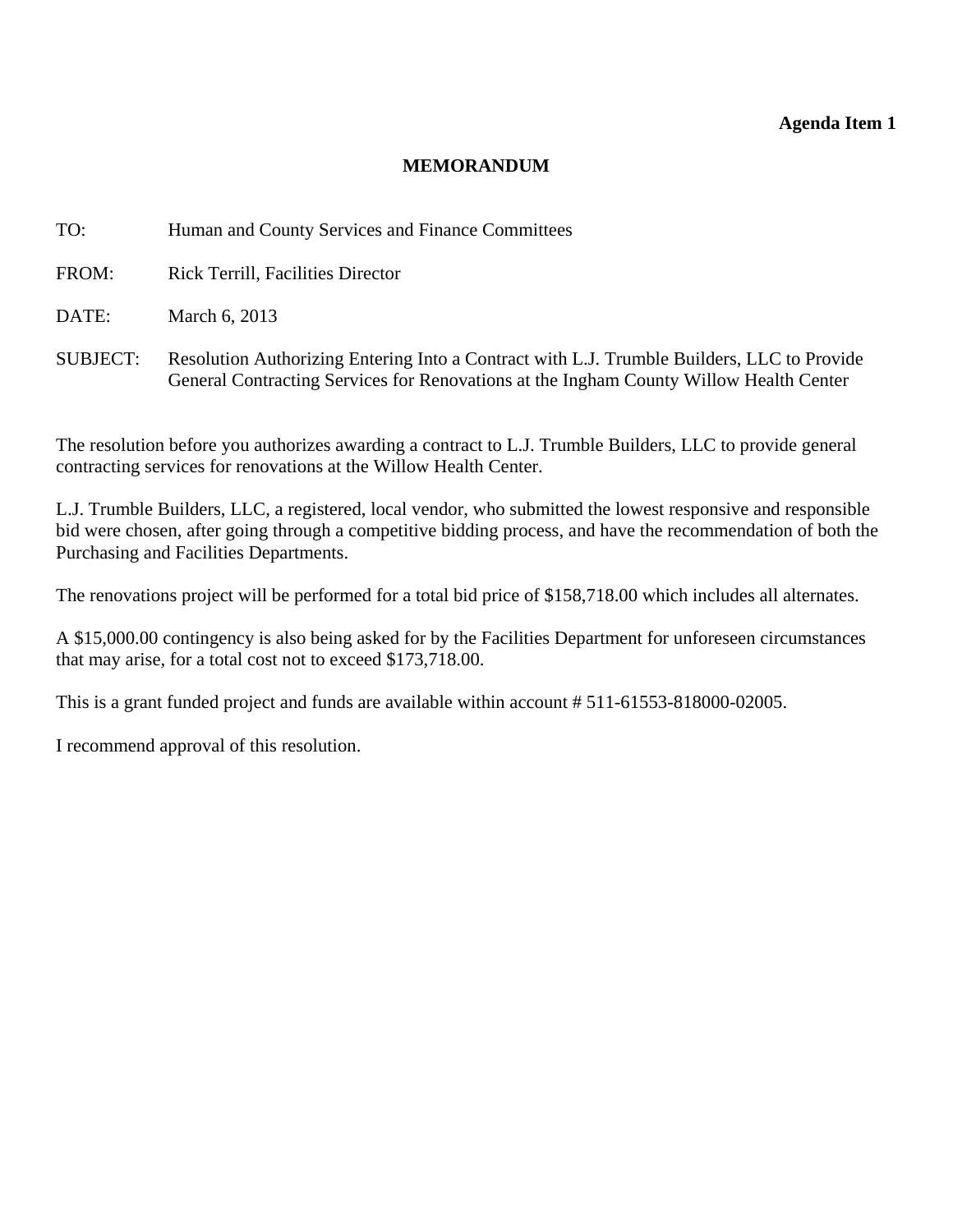#### **Agenda Item 1**

#### **MEMORANDUM**

TO: Human Services, County Services and Finance Committees

FROM: Jim Hudgins, Director of Purchasing

DATE: March 5, 2013

SUBJECT: Proposal Summary for Willow Health Center Renovations

#### Project Description:

Proposals were sought from experienced and qualified general contractors for the Willow Health Center Renovation project. The scope of work includes, but is not limited to, alterations and renovations to an existing health care facility, single story masonry building, approximately 5,000 square feet. The work includes abatement work, miscellaneous steel, carpentry, steel and wood doors, gypsum board partitions, resilient flooring, acoustical ceiling board, painting, door hardware, plumbing, HVAC, electrical power and lighting.

#### Proposal Summary:

| Vendors contacted: 47  | Local: 18 |
|------------------------|-----------|
| Vendors responding: 10 | Local: 6  |

| <b>Company Name</b>                                                                               | <b>Base Bid</b> | Alt $#1$<br><b>Ceiling</b><br><b>Tiles</b> | Alt $#2$<br><b>Cabinets</b> | Alt $#3$<br><b>Fire</b><br><b>Rated</b><br><b>Glass</b> | <b>Total</b> | Local         |
|---------------------------------------------------------------------------------------------------|-----------------|--------------------------------------------|-----------------------------|---------------------------------------------------------|--------------|---------------|
| LJ Trumble Builders LLC                                                                           | \$134,682       | \$16,000                                   | \$3,486                     | \$4,550                                                 | \$158,718    | Yes - Lansing |
| Laux Construction, LLC                                                                            | \$141,900       | \$19,000                                   | \$4,400                     | \$2,300                                                 | \$167,600    | Yes - Holt    |
| Moore Trosper<br><b>Construction Company</b>                                                      | \$179,000       | \$17,775                                   | \$10,329                    | \$4,235                                                 | \$211,339    | Yes - Holt    |
| Neilsen Commercial<br>Construction Company,<br>Inc.                                               | \$179,000       | \$26,000                                   | \$8,200                     | \$4,300                                                 | \$217,500    | Yes - Holt    |
| <b>Livingston Power</b><br>Company LLC                                                            | \$196,800       | \$18,900                                   | \$4,000                     | \$1,100                                                 | \$220,800    | No - Howell   |
| <b>SG Construction Services</b><br>LLC DBA: Sorensen<br><b>Gross Construction</b><br>Services LLC | \$189,000       | \$24,000                                   | \$6,300                     | \$3,120                                                 | \$222,420    | No - Flint    |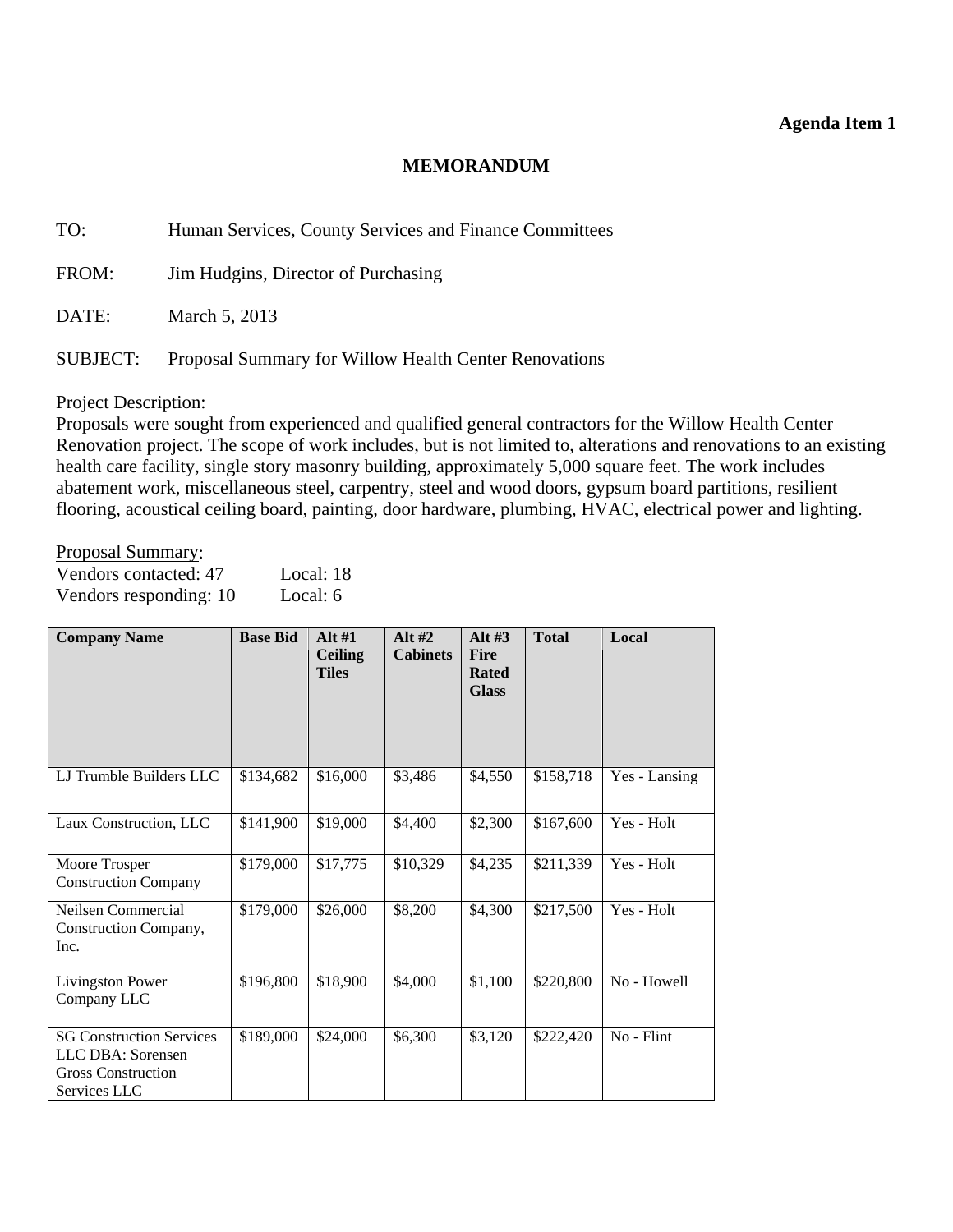| E&L Construction Group, | \$199,800      | \$17,150 | \$8,340 | \$3,250 | \$228,540 | No - Flint    |
|-------------------------|----------------|----------|---------|---------|-----------|---------------|
| Inc.                    |                |          |         |         |           |               |
|                         |                |          |         |         |           |               |
|                         |                |          |         |         |           |               |
| Metro Development       | \$193,050      | \$26,000 | \$9,105 | \$3,910 | \$232,065 | Yes - Lansing |
| Corporation             |                |          |         |         |           |               |
| <b>HBC</b> Contracting  | \$214,500      | \$22,100 | \$8,600 | \$3,700 | \$248,900 | Yes - Lansing |
|                         |                |          |         |         |           |               |
|                         |                |          |         |         |           |               |
| Turn Key Home           | No Fees Listed |          |         |         |           | No - Lansing  |
| Improvement             |                |          |         |         |           | (Clinton)     |
|                         |                |          |         |         |           | County)       |

A total of 29 vendors attended the mandatory Pre-proposal meeting.

## Local vendor not responding:

Granger Construction, Lansing – No bid submitted due to their work load.

## Recommendation:

The Evaluation Committee recommends awarding a contract to LJ Trumble Builders LLC in an amount not to exceed \$173,718 which is reflective of the payment of prevailing wages and a \$15,000 contingency for any unforeseen issues that may arise during the project. A 9% contingency was recommended by the County's consultant.

In addition to submitting the lowest responsive and responsible proposal, LJ Trumble Builders LLC is a registered local vendor, bonded, insured, and highly referenced.

## Advertising:

The Request for Proposals was advertised in the City Pulse, El Central, various construction plan houses, and posted on the Purchasing Department Web Page.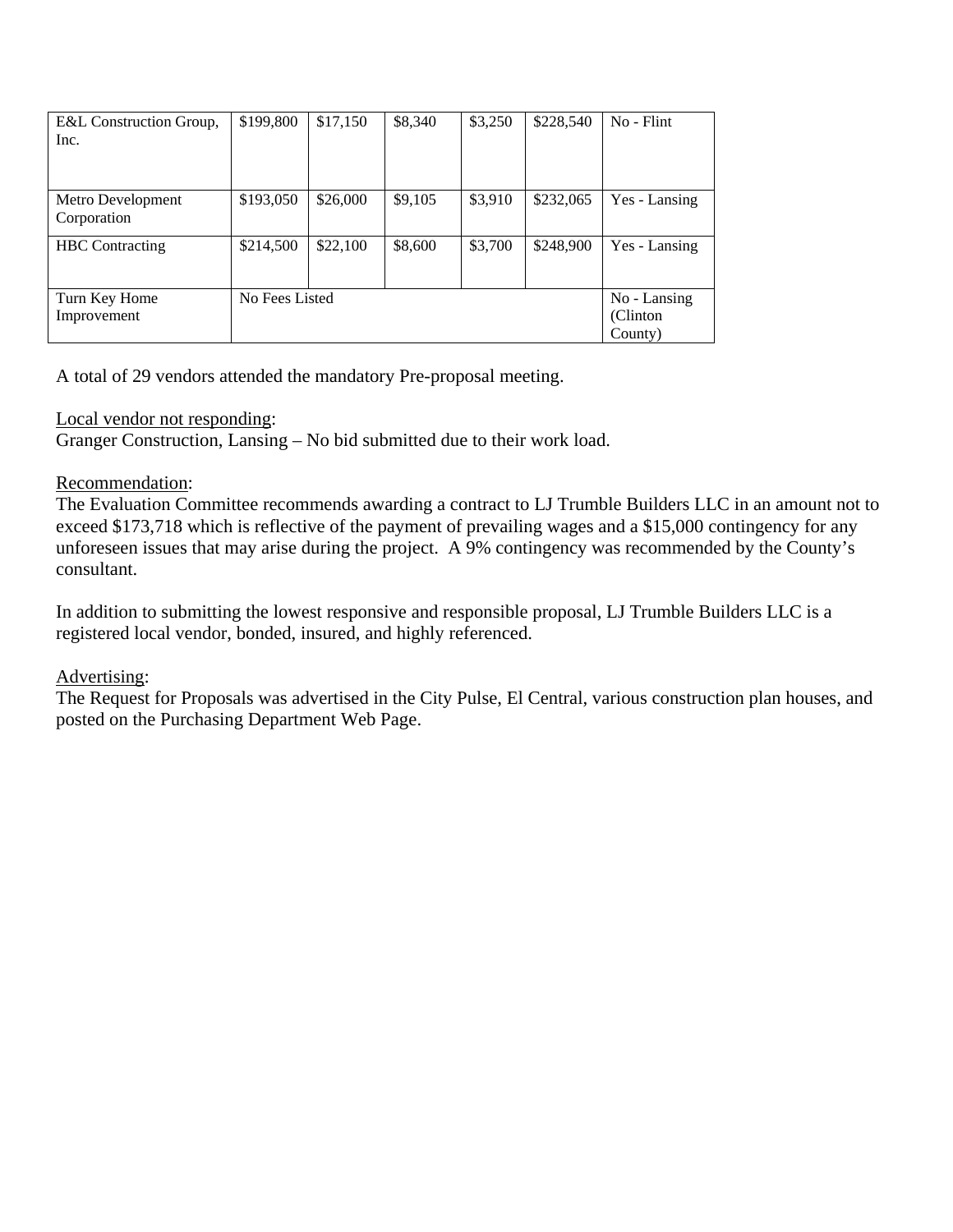Introduced by the Human Services, County Services and Finance Committees of the:

## INGHAM COUNTY BOARD OF COMMISSIONERS

#### **RESOLUTION AUTHORIZING ENTERING INTO A CONTRACT WITH L.J. TRUMBLE BUILDERS, LLC TO PROVIDE GENERAL CONTRACTING SERVICES FOR RENOVATIONS AT THE INGHAM COUNTY WILLOW HEALTH CENTER**

WHEREAS, the Willow Health Center is in need of renovations due to age of the building and deterioration over time; and

WHEREAS, the Purchasing Department solicited bids for the renovations and L.J. Trumble Builders, LLC, a registered, local vendor submitted the lowest responsive and responsible bid and is recommended by the Purchasing and Facilities Departments; and

WHEREAS, the renovations project will be performed for a total bid price of \$158,718.00 which includes all alternates; and

WHEREAS, a contingency of \$15,000.00 is being asked for by the Facilities Department for any unforeseen circumstances that may arise with this type of renovation which brings the project to a total cost not to exceed \$173,718.00; and

WHEREAS, this is a grant funded project and funds are available within account # 511-61553-818000-02005.

THEREFORE BE IT RESOLVED, the Ingham County Board of Commissioners hereby authorizes entering into a contract with L.J. Trumble Builders, LLC, 2331 North Larch Street, Lansing, Michigan 48906 to provide general contracting services for renovations at the Willow Health Center for a total cost not to exceed \$173,718.00.

BE IT FURTHER RESOLVED, the Ingham County Board of Commissioners authorizes the Board Chairperson and the County Clerk to sign any necessary documents that are consistent with this resolution and approved as to form by the County Attorney.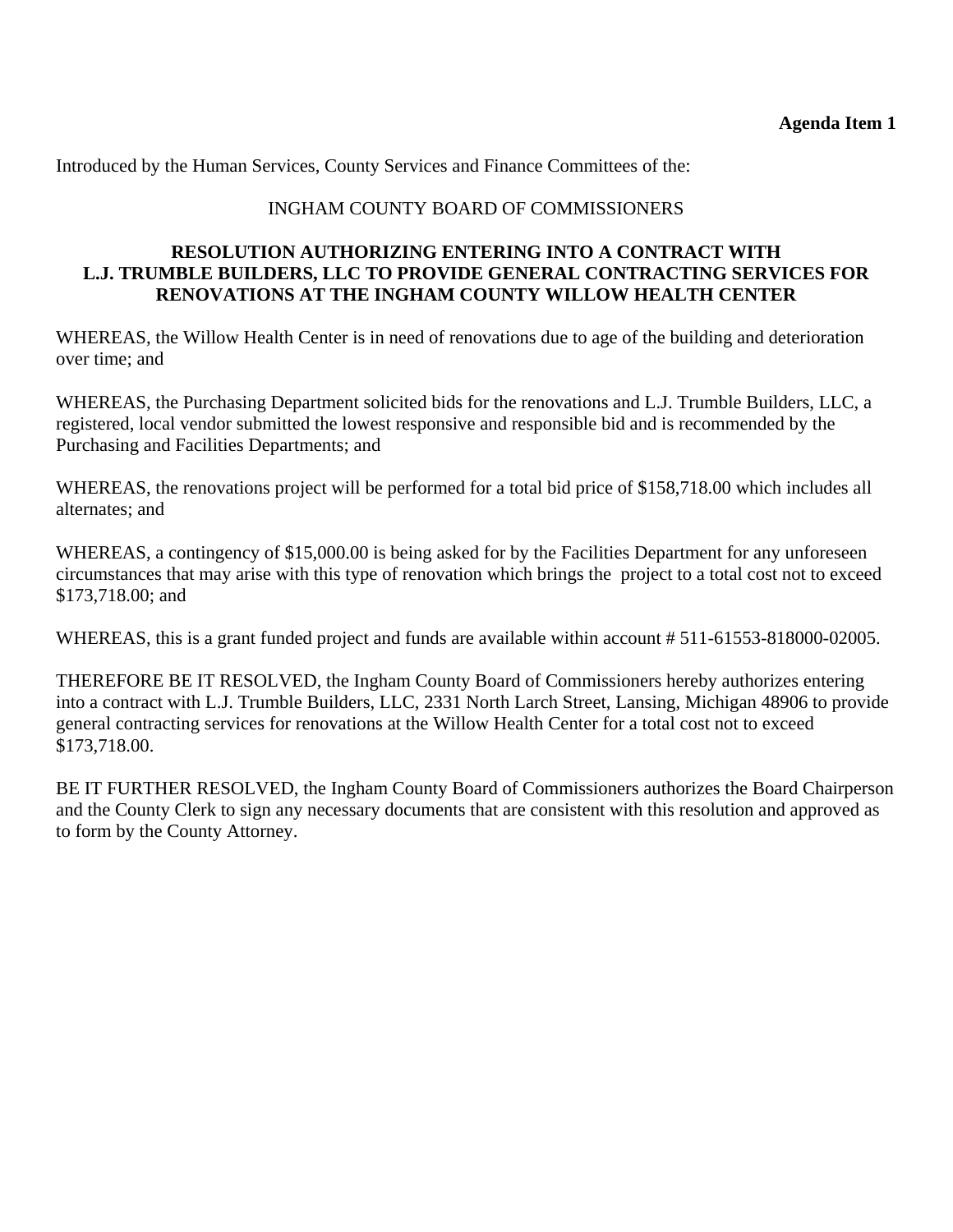<span id="page-11-0"></span>Introduced by the Human Services Committee of the:

## INGHAM COUNTY BOARD OF COMMISSIONERS

#### **RESOLUTION IN SUPPORT OF BREASTFEEDING IN COUNTY BUILDINGS AND PROPERTY**

WHEREAS, Breastfeeding is the biological way to feed babies and breastfeeding results in many health, nutritional, immunologic, developmental, social, and economic benefits for infants, mothers, families, and community; and

WHEREAS, Public health benefits of breastfeeding include protection for babies from infections and illnesses including diarrhea, ear infections, and pneumonia; lower rates of asthma, Sudden Infant Death Syndrome (SIDS), and obesity; and decreased risk of breast/ovarian cancers and post-partum depression for mothers; and

WHEREAS, The American Academy of Pediatrics recommends that breastfeeding continue for at least 12 months, and thereafter for as long as mother and baby desire; The World Health Organization recommends continued breastfeeding up to 2 years of age or beyond; and

WHEREAS, 71% of mothers in Ingham County start out breastfeeding; of these babies, only 18% are breastfed at age 3 months and only 9% are exclusively breastfed at age 3 months; and

WHEREAS, the Ingham County Health Department (ICHD), recognizing the importance of breastfeeding and promoting optimal nutrition for pregnant women and young children, the Public Health Services Unit has incorporated into the home visiting model an International Board Certified Lactation consultant (IBCLC). The consultant provides expert breastfeeding and lactation care, promote changes that support breastfeeding and help reduce the risks of not breastfeeding. The Women, Infants and Children (WIC) office of ICHD also has added two IBCLC staff members. The ICHD also instituted a WIC Breastfeeding Peer Counselor who gives basic breastfeeding information and encouragement to WIC pregnant and breastfeeding mothers; and

WHEREAS, the ICHD is a member of the Capital Area Breastfeeding Coalition which is a team of breastfeeding professionals and advocates in the Mid-Michigan/Lansing area. This group formed to better serve and support breastfeeding mothers via education, advocacy and resource support. The goal is to increase the number and duration of women in the Lansing, Michigan area who initiate and continue exclusive breastfeeding through the recommended time period.

THEREFORE BE IT RESOLVED, that the Ingham County Board of Commissioners encourages breastfeeding and supports and protects a mother's right to breastfeed throughout Ingham County buildings and property.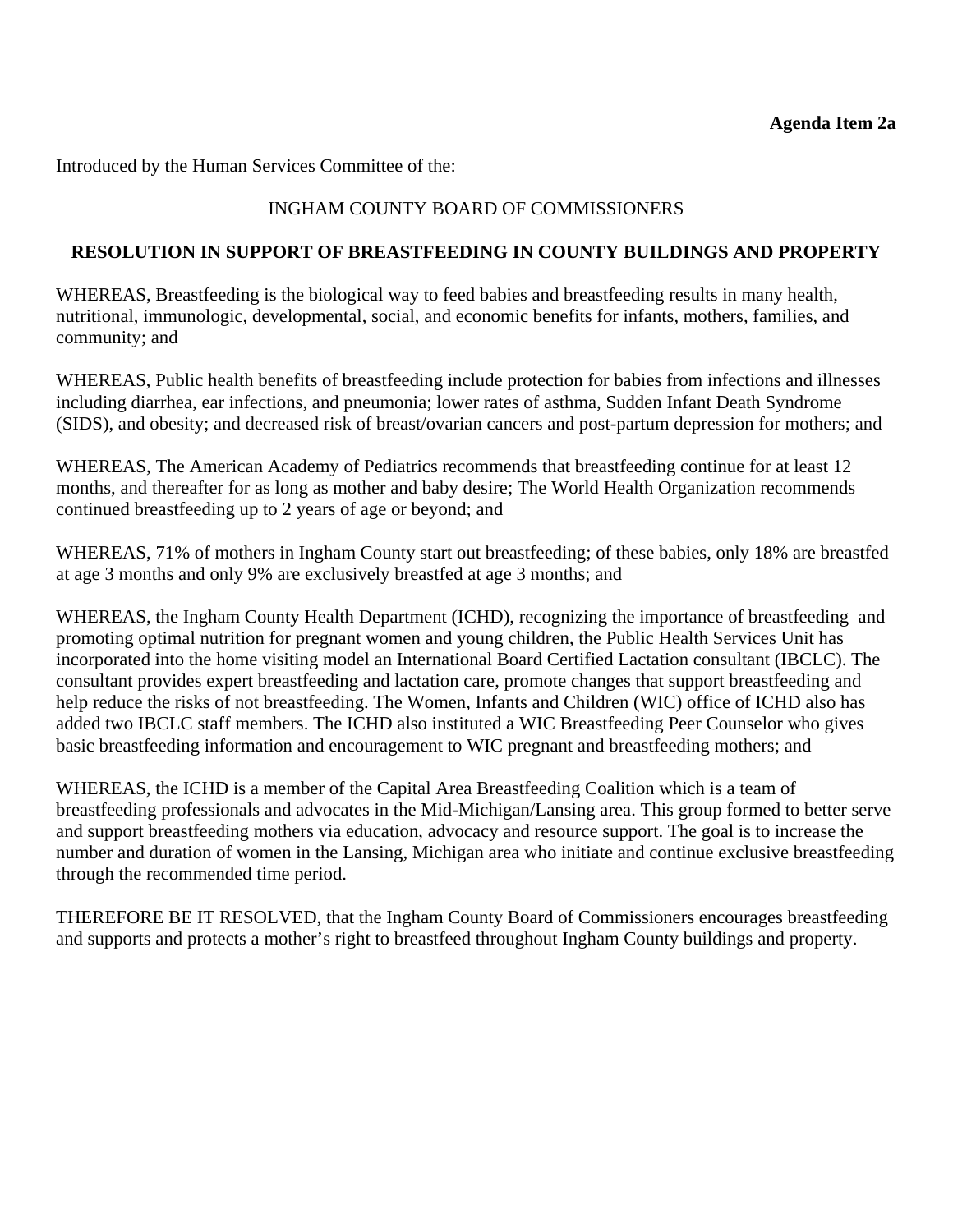## **MEMORANDUM**

<span id="page-12-0"></span>

| TO:   | Human Service Committee<br><b>Finance Committee</b>                                 |
|-------|-------------------------------------------------------------------------------------|
| FROM: | Renée Branch Canady, PhD, MPA, Health Officer                                       |
| DATE: | March 7, 2013                                                                       |
| RE:   | Resolution Authorizing Two Contracts to Distribute County Urban Redevelopment Funds |

Ingham County has a strong and successful history of implementing community summits and cultivating citizen ownership of efforts that expand and enhance opportunities for urban redevelopment. The Ingham County Health Department (ICHD), in partnership with the Power of We Consortium (PWC), has been responsible for carrying out efforts in support of the County's priority to "Promote Environmental Protection and Smart Growth." Specifically, ICHD and PWC have established a mechanism to allocate the Urban Redevelopment Funds in the amount of \$35,000.

This important investment of \$35,000 has been used to leverage millions of dollars in federal grants (Compassion Capital Fund) and thousands of volunteer service hours (AmeriCorps) towards making our neighborhoods more attractive, vital, and responsive to our residents. Utilization of these funds has included activities such as completion of the walking trail on the south side of Lansing; match for the PWC's Capacity Building Program for community and faith-based organizations and for the AmeriCorps program; support for the Ingham Change Initiative's Summer Youth Program for young men of color; and support for neighborhood community organizing.

For fiscal year 2013, the ICHD, in partnership with the PWC, has chosen to support the following grant recipients in an effort to provide greater impact for these critical initiatives:

- Cristo Rey Community Center's TECH en La Casa Program (\$12,000) to provide the community in the Lansing area with access and equity to learning and using computers and the internet and provide sound, culturally-relevant, community-building learning experiences for adults and students to penetrate a multitude of academic, employment, health and financial resources, and influencing the safety within the neighborhood
- Planned Parenthood Mid and South Michigan (\$20,000) to support expanding health equity efforts beyond the scope of TPIP through a strategic and intersectional three-tiered initiative: youth programming, civic engagement, and access to reproductive healthcare/Sexually Transmitted Disease (STD) testing.

I recommend that the board adopt the attached resolution and authorize contracts with Cristo Rey Community Center, and Planned Parenthood Mid and South Michigan.

c: John Jacobs w/attachment, Isaias Solis w/attachment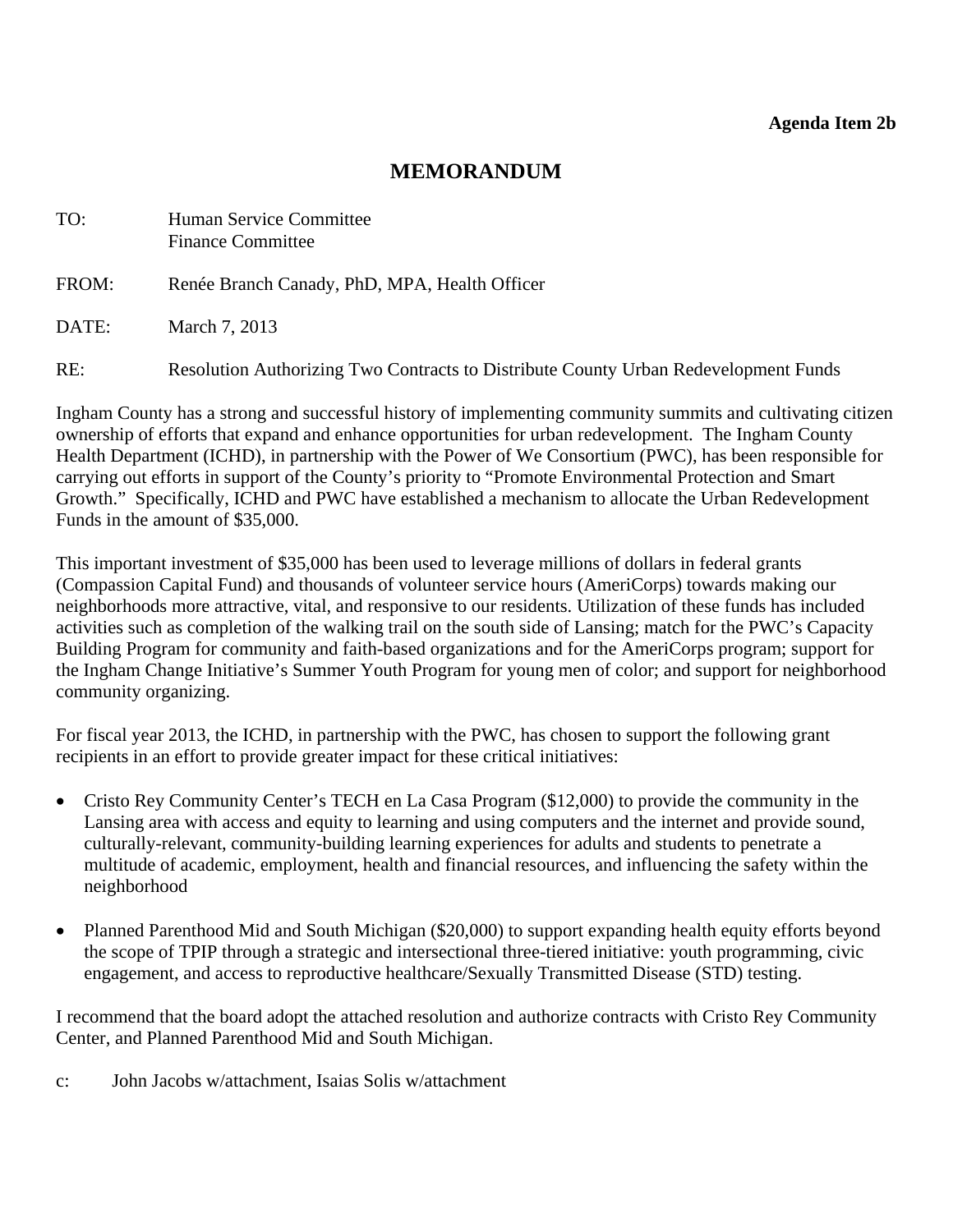Introduced by the Human Services and Finance Committees of the:

## INGHAM COUNTY BOARD OF COMMISSIONERS

#### **RESOLUTION AUTHORIZING CONTRACTS TO DISTRIBUTE COUNTY URBAN REDEVELOPMENT FUNDS**

WHEREAS, the Ingham County Health Department is responsible for implementing activities that support the County priority to "Promote Environmental Protection and Smart Growth"; and

WHEREAS, a county allocation in the amount of \$35,000 from the Board of Commissioners is intended to expand or enhance opportunities for urban redevelopment through engagement and mobilization of residents (Resolutions #06-120, #07-105, #08-116, #09-122, #10-116, #11-052, #12-18); and

WHEREAS, the purpose of the funds are to strengthen urban cores, revitalize Lansing's neighborhoods, and curb resident movement into less developed areas, thereby preserving open land and reducing long-term negative impacts on our ecosystem; and

WHEREAS, in 2013 \$30,000 was allocated via a competitive RFP process, overseen by the Investors Steering Committee of the Power of We Consortium to Cristo Rey Community Center's TECH en La Casa program in the amount of \$12,000 and to Planned Parenthood Mid and South Michigan in the amount of \$20,000; and

WHEREAS, the Health Department, in partnership with the Power of We Consortium, has determined that greater impact can be made with the 2013 grant funds by allocating the aforementioned amounts to each of these two organizations to extend their initiatives; and

WHEREAS, Cristo Rey Community Center's TECH en La Casa program and its partners will be providing the community in the Lansing area with access and equity to learning and using computers and the internet and provide sound, culturally-relevant, community-building learning experiences for adults and students to penetrate a multitude of academic, employment, health and financial resources, and influencing the safety within the neighborhood; and

WHEREAS, Planned Parenthood South and Mid-Michigan and its partners will use the funds to support expanding health equity efforts beyond the scope of TPIP through a strategic and intersectional three-tiered initiative: youth programming, civic engagement, and access to reproductive healthcare/Sexually Transmitted Disease (STD) testing.

THEREFORE BE IT RESOLVED, that the Board of Commissioners authorizes a contract with Cristo Rey Community Center in the amount of \$12,000 for the period of January 1, 2013 through September 30, 2013 to provide the community in the Lansing area with access and equity to learning and using computers and the internet and provide sound, culturally-relevant, community-building learning experiences for adults and students to penetrate a multitude of academic, employment, health and financial resources, and influencing the safety within the neighborhood.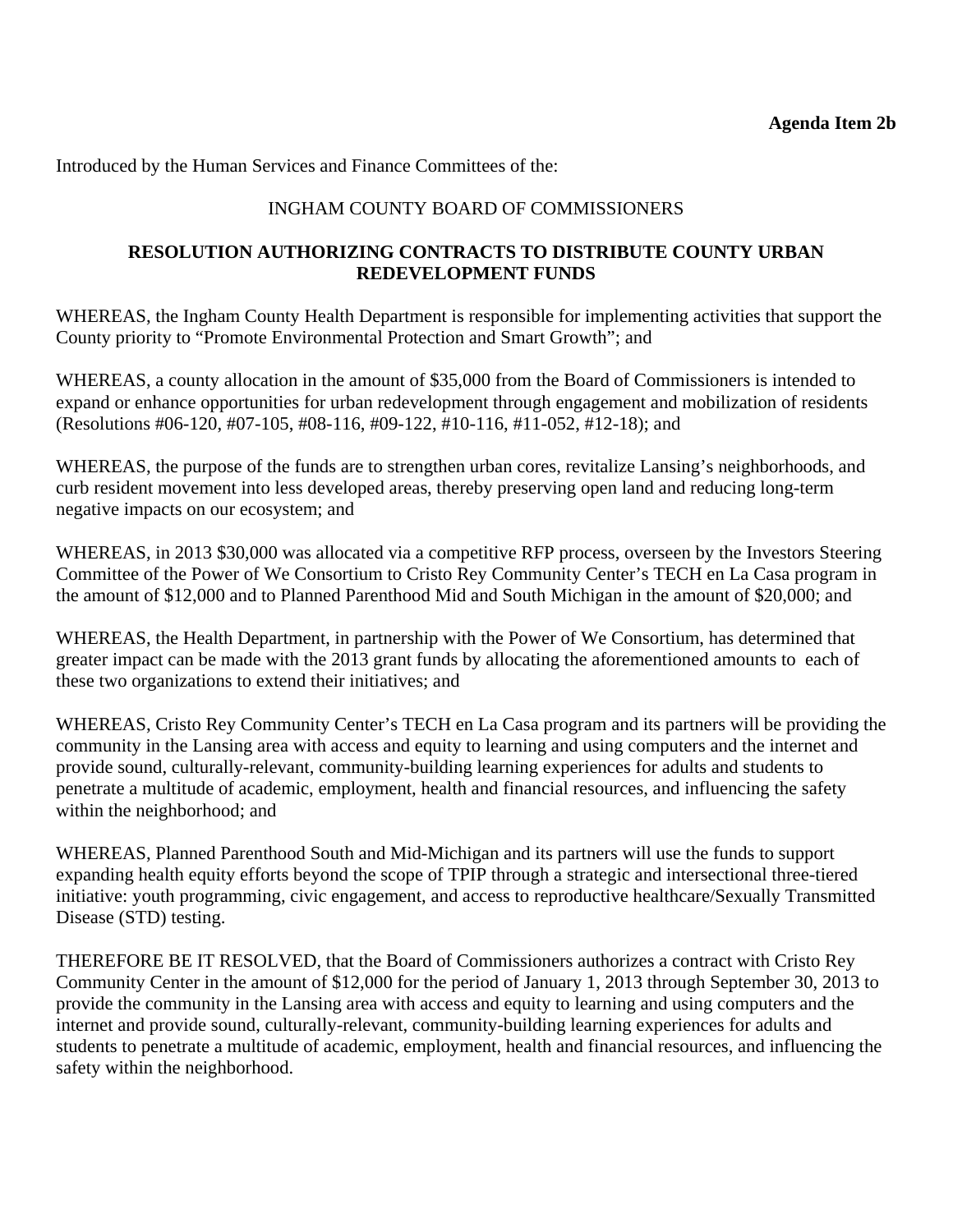BE IT FURTHER RESOLVED, that the Board of Commissioners authorizes a contract with Planned Parenthood Mid and South Michigan in the amount of \$20,000 for the period of January 1, 2013 through September 30, 2013 to support expanding health equity efforts beyond the scope of TPIP through a strategic and intersectional three-tiered initiative: youth programming, civic engagement, and access to reproductive healthcare/Sexually Transmitted Disease (STD) testing.

BE IT FURTHER RESOLVED, that the Board Chairperson is authorized to sign the contracts after review by the County Attorney.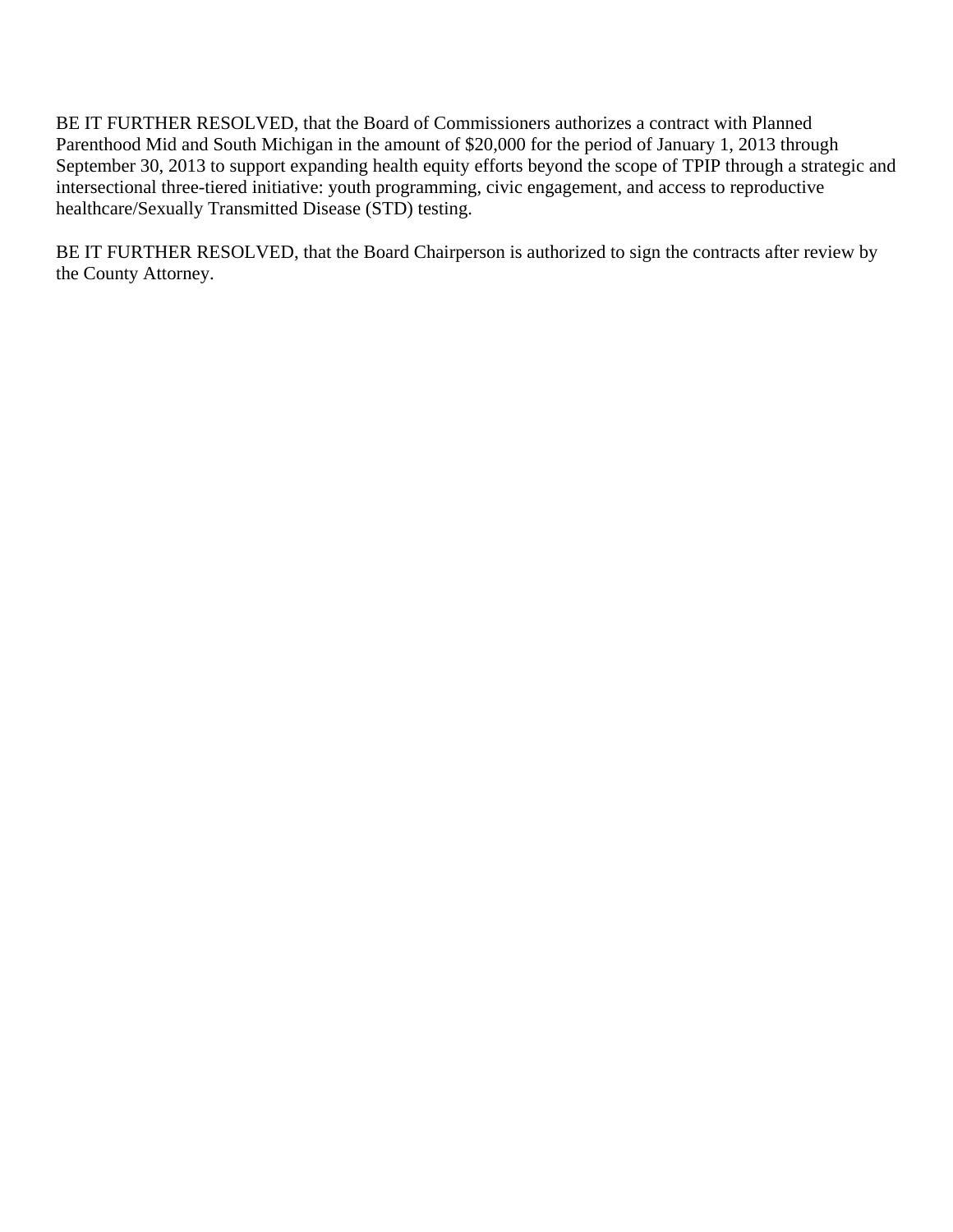**Agenda Item 2c** 

## **MEMORANDUM**

<span id="page-15-0"></span>

| TO:   | Human Services Committee<br><b>Finance Committee</b>                         |
|-------|------------------------------------------------------------------------------|
| FROM: | Renée Branch Canady, Ph.D., MPA, Health Officer                              |
| DATE: | March 7, 2013                                                                |
| RE:   | Resolution to Authorize an Agreement with Eaton Intermediate School District |

The Health Department is strongly committed to preventing and reducing tobacco use and alcohol abuse in our community. The Department is an active member of the Ingham Substance Abuse Prevention Coalition (ISAPC) which is dedicated to effective prevention services through comprehensive collaboration. Eaton Intermediate School District EISD) provides administrative and staff support to ISAPC.

Utilizing a grant from Mid-South Substance Abuse Commission, the EISD contracts each year with community partners, including the Health Department, to carry out activities contained in the ISAPC Implementation Plan. The Health Department has contracted with EISD community service projects since 2008.

The activities to be performed by the Health Department include:

Coordinate a Media Training for Ingham County youth using Social Norm Messages and Create an Action plan for material distribution and outreach.

Provide on-line festival alcohol-server training for community festival volunteers with Action Plan, Outreach Plan and Promotion Plan.

Provide Vendor Education to 100% of licensed tobacco vendors in Ingham County and serve as agency lead on synthetic and designer drug information to community partners.

Serves as DYTUR agency for Ingham County and conduct SYNAR compliance checks with records to CMH/CEI-CA.

Provide tri-county awareness campaign to medical practices and pharmacies in Ingham County that encourages medication take-back options and promotes community-based strategies to prevent prescription drug abuse. Includes hosting Household Hazardous Waste collection May through September and developing an outreach plan for the community.

Conduct Community Training for "Seeking Safety" at five new venues and develop an Implementation Plan for regional training and promotion.

Recruit local pharmacies and law enforcement agencies to participate in medication take-back programs for all allowable aspects of medication disposal. Promote locations through community outreach plan and website.

Conduct the second 2-days of Social Justice Training for the Regional Training Center.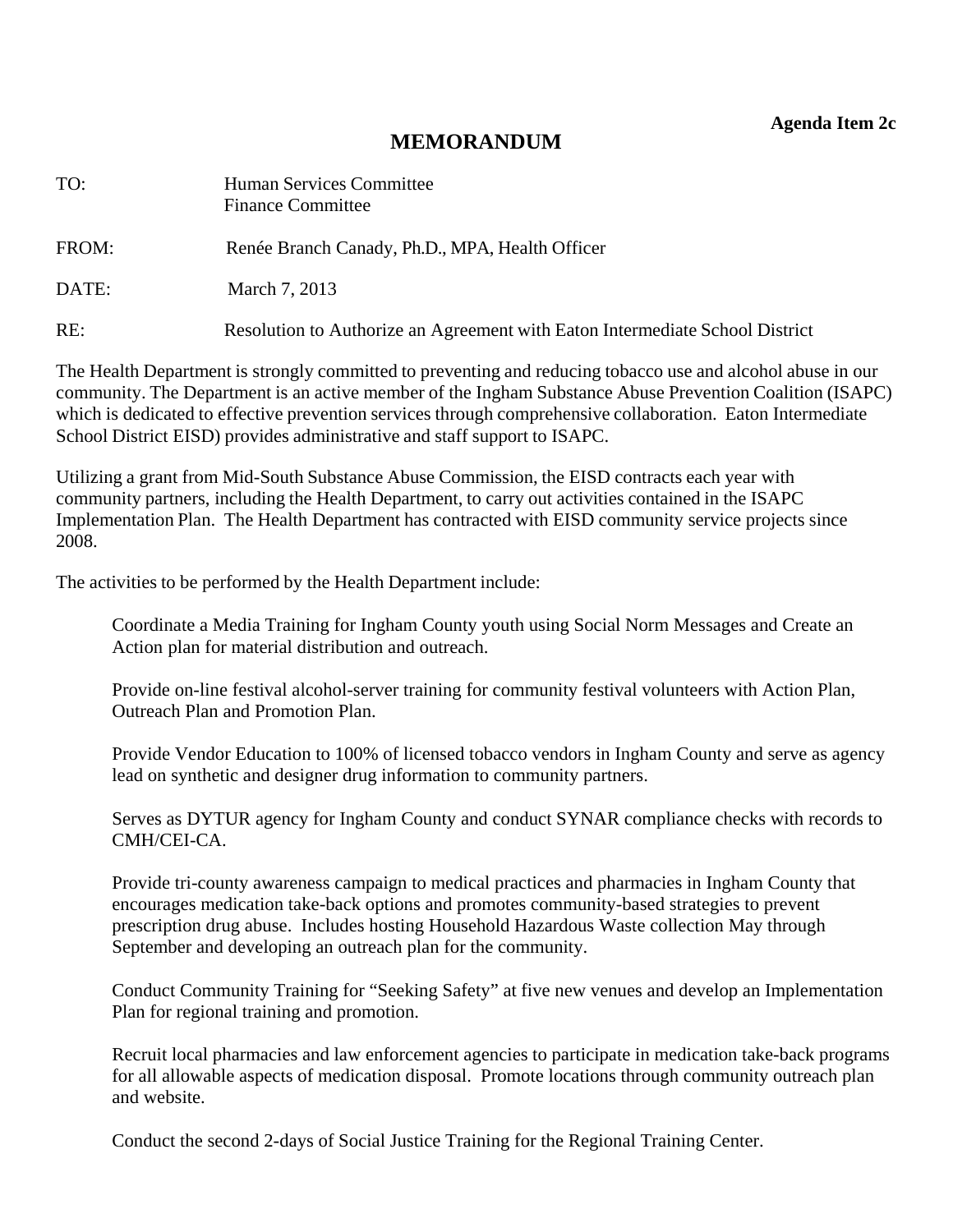These activities are highly consistent with other prevention work undertaken by the Health Department. EISD will reimburse the County for up to \$35,800 for the activities. Revenue from this agreement was anticipated in the projections for the Department's 2013 budget.

I recommend that the Board adopt the attached resolution.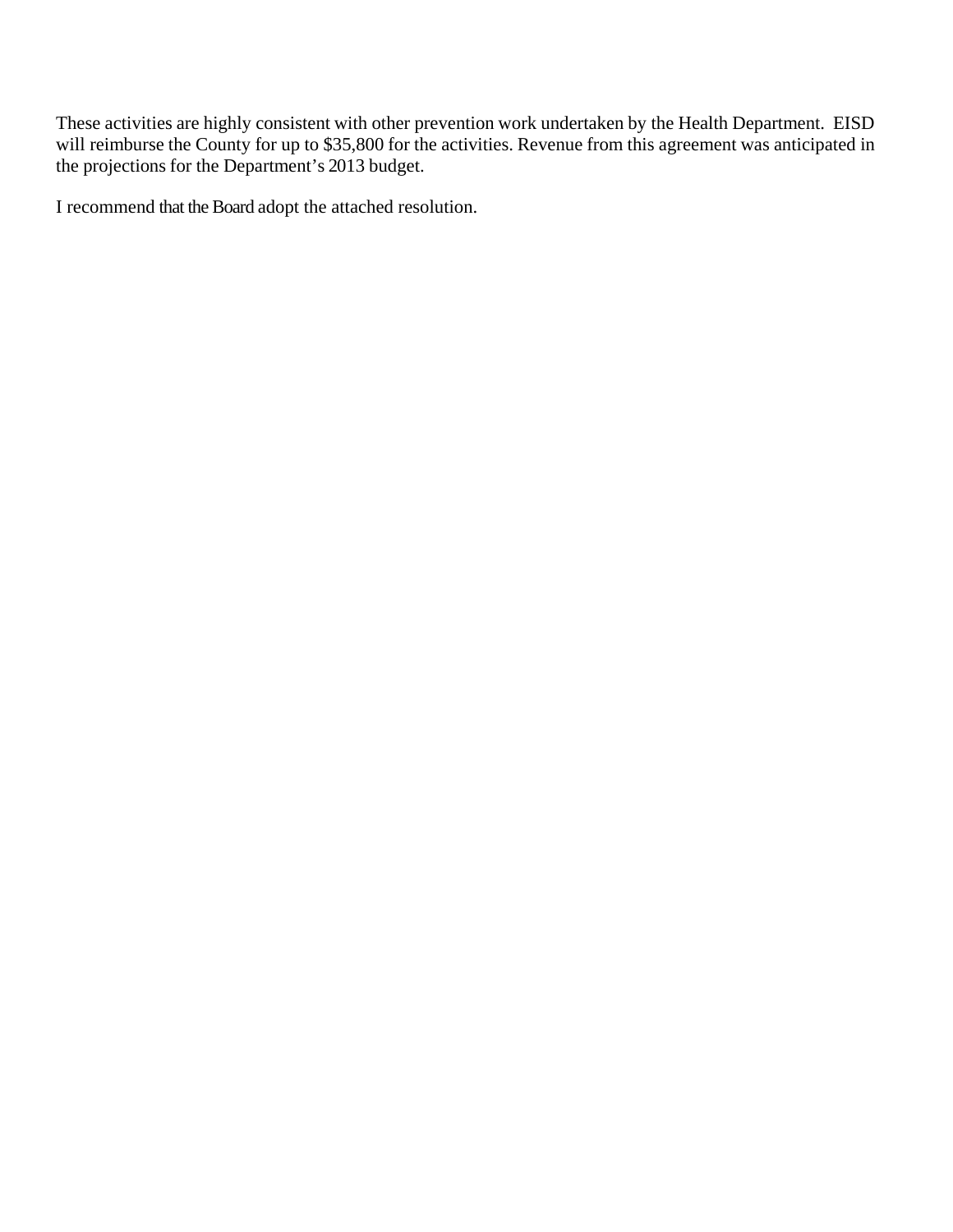Introduced by the Human Services and Finance Committees of the:

#### INGHAM COUNTY BOARD OF COMMISSIONERS

#### **RESOLUTION TO AUTHORIZE AN AGREEMENT WITH EATON INTERMEDIATE SCHOOL DISTRICT TO PREVENT AND REDUCE TOBACCO USE AND ALCOHOL ABUSE IN INGHAM COUNTY**

WHEREAS, Eaton Intermediate School District provides administrative support for the Ingham Substance Abuse Prevention Coalition to collaborate and advocate for stronger prevention measures for the access and availability of tobacco and alcohol; and

WHEREAS, Ingham Substance Abuse Prevention Coalition's Implementation Plan for FY2013 includes several outcomes targeted to prevent and reduce tobacco use and alcohol abuse in Ingham County; and

WHEREAS, the Ingham County Health Department is committed to preventing and reducing the use of tobacco and alcohol abuse; and

WHEREAS, the Ingham County Health Department has been requested to perform activities related to tobacco and alcohol prevention and reduction in the Ingham Substance Abuse Prevention Coalition's Implementation Plan; and

WHEREAS, Eaton Intermediate School District has agreed to reimburse the County for up to \$35,800 for performance of such activities; and

WHEREAS, the Health Officer recommendation that the Board of Commissioners authorize an agreement with the Eaton Intermediate School District for up to \$35,800 for tobacco and alcohol prevention and reduction activities.

THEREFORE BE IT RESOLVED, that the Ingham County Board of Commissioners authorizes entering into an agreement with Eaton Intermediate School District for up to \$35,800 to engage in the tobacco and alcohol prevention and reduction activities.

BE IT FURTHER RESOLVED, the contract period shall be from October 1, 2012 through September 30, 2013.

BE IT FURTHER RESOLVED, that the Chairperson of the Ingham County Board of Commissioners is authorized to sign the agreement after it is approved as to form by the County Attorney.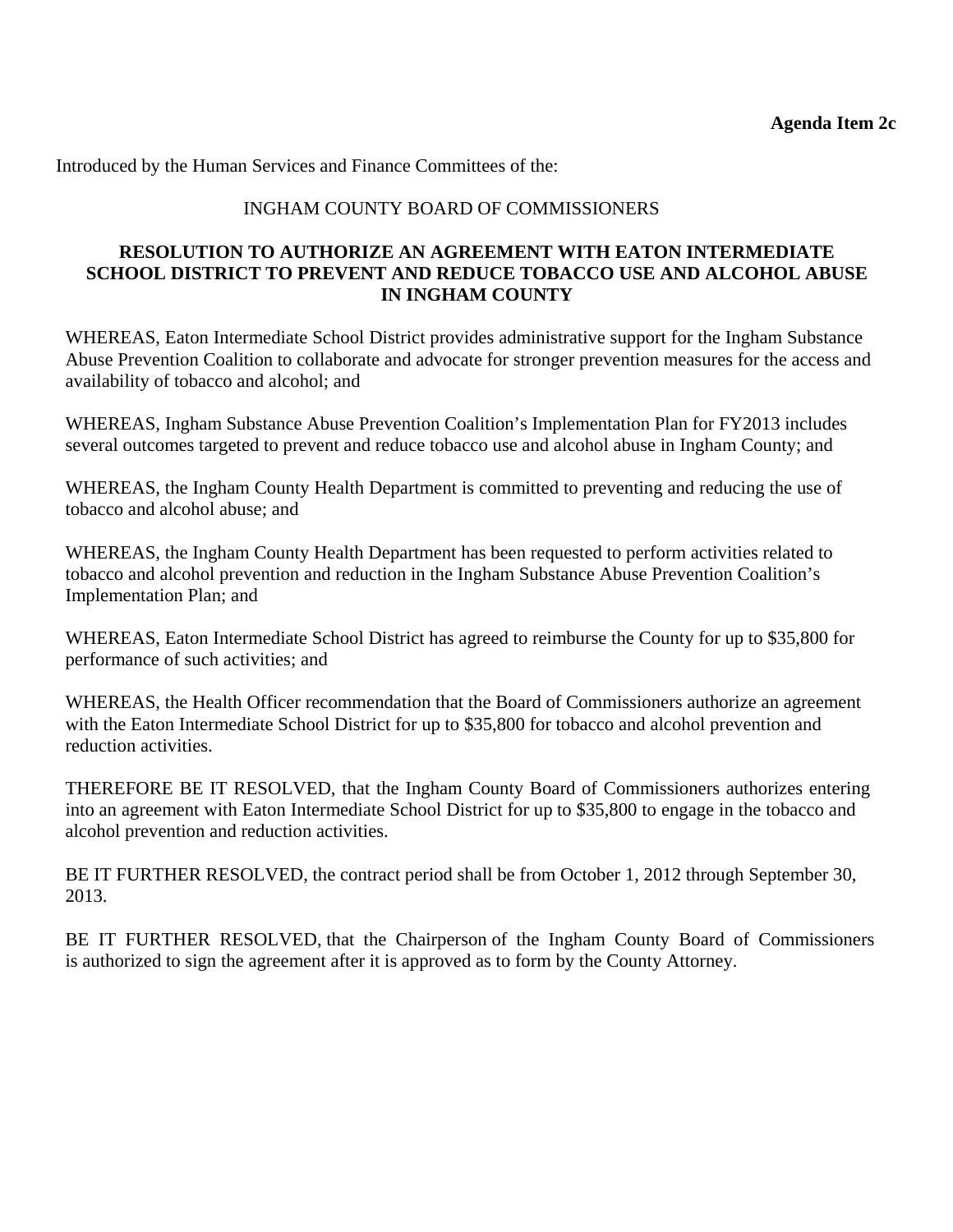# **MEMORANDUM**

<span id="page-18-0"></span>

| TO:   | <b>Human Services Committee</b><br><b>County Services Committee</b><br><b>Finance Committee</b>                                                                                                         |
|-------|---------------------------------------------------------------------------------------------------------------------------------------------------------------------------------------------------------|
| FROM: | Renée Branch Canady, PhD, MPA, Health Officer                                                                                                                                                           |
| DATE: | March 6, 2013                                                                                                                                                                                           |
| RE:   | Resolution to Extend the Agreement with Edward W. Sparrow Hospital Association for<br>Physician Services for Women's Health Services and Create a Special Part-time Medical<br><b>Director Position</b> |

In Resolution #09-426, the Board of Commissioners authorized an agreement for physician services and medical direction for the Health Department's Women's Health Services with Edward W. Sparrow Hospital Association (Sparrow) for the period April 1, 2010 through March 31, 2013.

The Health Department and Sparrow would like to extend this agreement for the period April 1, 2013 through March 31, 2014. In addition, the Health Department proposes to create a Special Part-time Medical Director position assigned to Women's Health Services (MCF Grade C, Step 5). Sparrow has agreed to cover the cost of this position for up to 988 hours at a rate of \$120.00 per hour (\$118,560 per year), which includes the cost of liability coverage.

The Health Department will compensate Sparrow the sum of \$50,000 for physician services.

The Ingham Community Health Center Board of Directors has reviewed and supports the proposed agreement.

I recommend that that Board of Commissioners authorize the attached resolution to extend the agreement and the creation of the Special Part-time Medical Director in Women's Health Services.

c: Deb Brinson, w/attachment Barb Mastin, w/attachment John Jacobs, w/attachment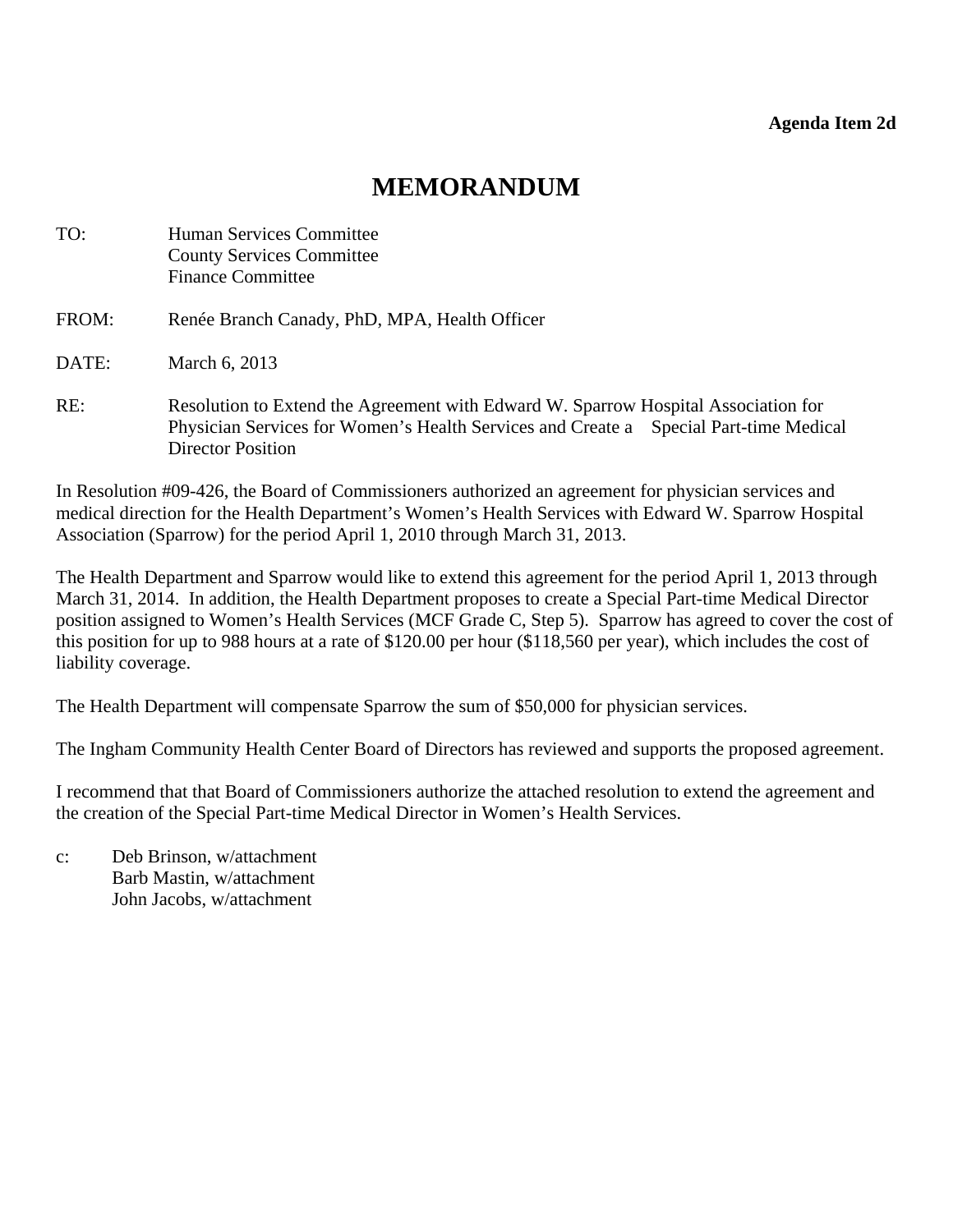# **MEMO**

| TO:   | Debbie Brinson, Chief Executive Officer/Director CHCN |
|-------|-------------------------------------------------------|
| FROM: | Michelle Rutkowski, Human Resources Specialist        |
| DATE: | 3/4/13                                                |
| RE:   | Analysis for new position—Director, Women's Health    |

In reference to your proposal, Human Resources provides the following information:

- 1. We have created a new job classification titled "Director, Women's Health". A copy of the corresponding new job description is attached to the email accompanying this memo.
- 2. This new classification has been evaluated at an MCF C salary grade. The funding for this position will be supported by a grant.
- 3. This position will work less than 19 hours a week and will therefore be a Special Part Time position.

Please use this memo as acknowledgement of Human Resources' participation and analysis of your proposal. If I can be of further assistance, please email or call me (887-4374).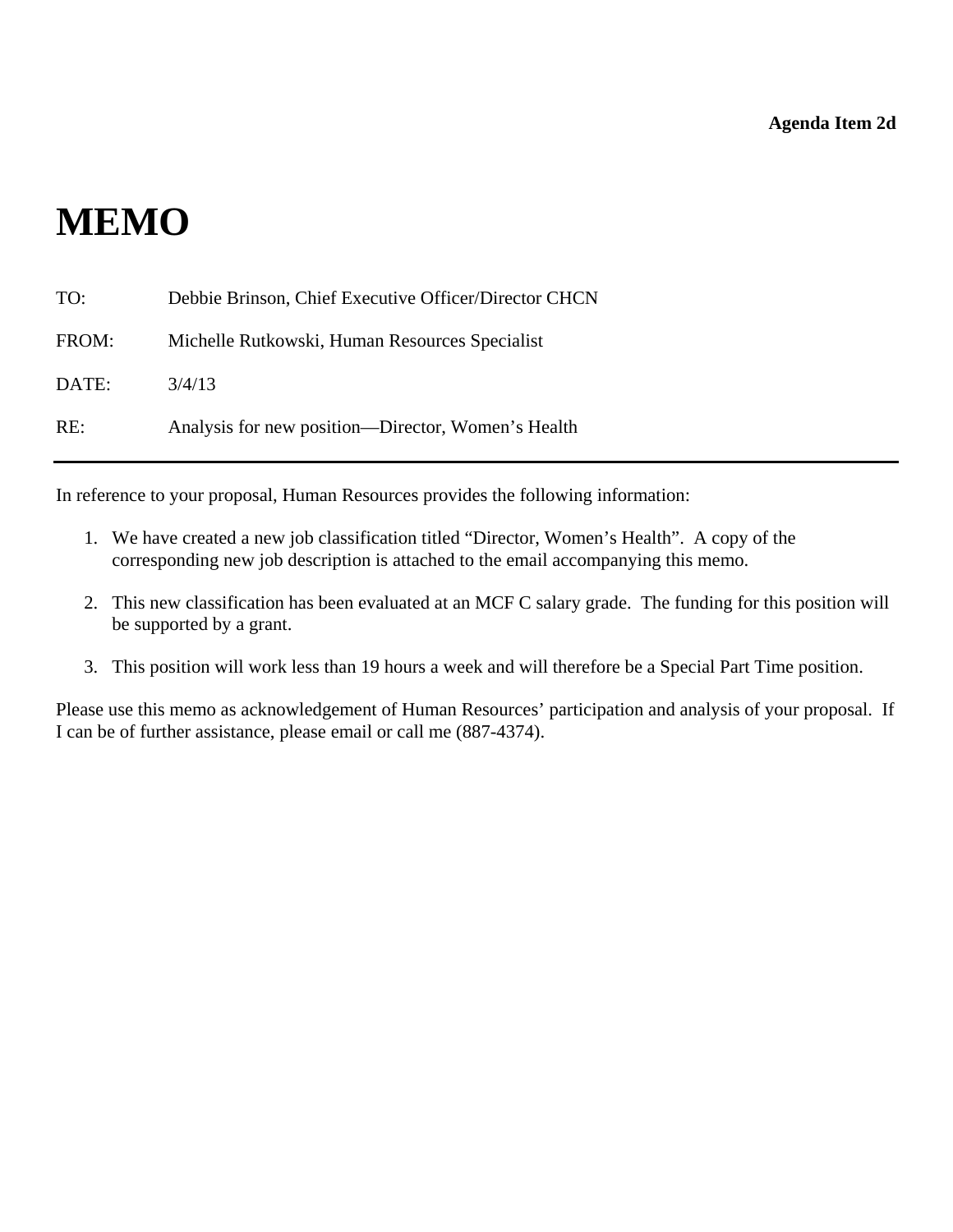#### **INGHAM COUNTY JOB DESCRIPTION**

## **DIRECTOR, WOMEN'S HEALTH (SPECIAL PART TIME)**

**General Description**: Under general supervision of the Chief Executive Officer/Director of the Community Health Center Network (CHCN) and in cooperation with the CHCH Medical Director, responsible for the medical direction, coordination and oversight of the medical services administered through the Women's Health Unit. Provides leadership and guidance in developing and monitoring the Women Health Unit's quality assurance program. Ensures patients receive health care of the highest quality while resources are utilized in the most cost-effective manner. Ensures proper functioning of day-to-day operations

#### **Essential Functions:**

- 1. Provides leadership and oversight of the medical care delivered by clinical staff in the Women's Health Unit. Participates in clinical consultations and provides medical expertise and guidance as appropriate. Supervises and audits medical staff.
- 2. Serves as a mentor to staff and manages the resolution of problems in the Women's Health Unit.
- 3. Supervises medical providers in the Women's Health Unit. Participates in the hiring process and oversees employee training, scheduling and evaluations. Monitors employee performance for compliance to Unit policies and expectations. Develops and recommends disciplinary action plans and participates in disciplinary actions.
- 4. Provides leadership within Women's Health to achieve Unit standards. Works to ensure Unit clinical staff adhere to guidelines, protocols and procedures. Develops, modifies and updates protocols and procedure with guidance and approval from the Chief Executive Officer/Director CHCNs and the CHCN Medical Director.
- 5. Provides oversight of utilization and risk management activities in the Women's Health Unit including but not limited to monitoring service utilization, adherence to corporate compliance plan, attainment of productivity targets, etc.
- 6. Oversees the compliance and quality improvement activities of the Women's Health. Works with Quality Assurance team members, performs chart reviews and peer reviews.
- 7. May represent the Women's Health Unit at various internal and external meetings. Represents the needs of the medically underserved and vulnerable population served in the Women's Health Unit as requested.
- 8. Provides oversight and serves as collaborating physician for collaborative practice agreements with Nurse Practitioners and Physician Assistants.
- 9. Monitors contracts with providers to ensure compliance.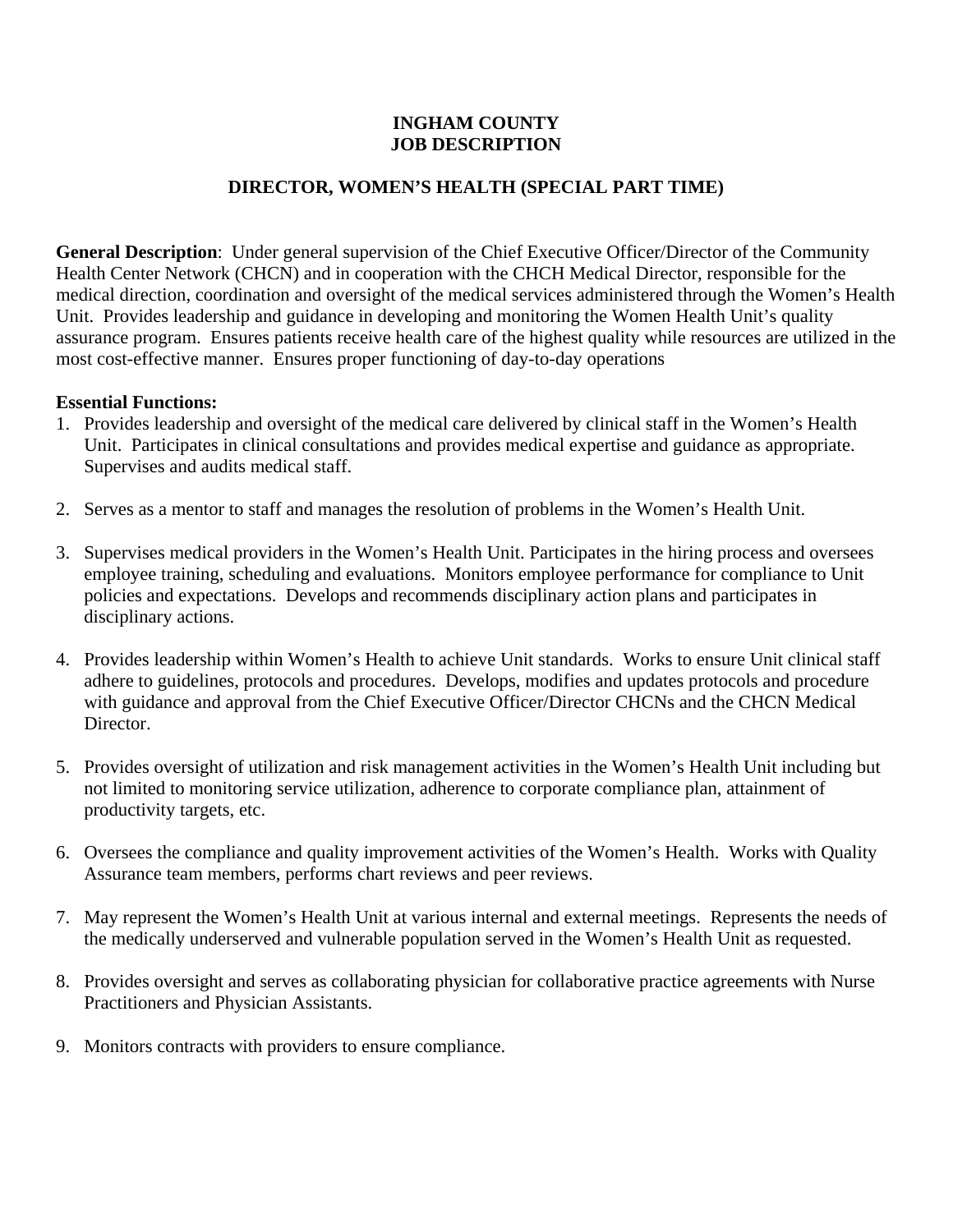## **Other Functions**:

During a public health emergency, the employee may be required to perform duties similar to but not limited to those in his/her job description.

*(The above statements are intended to describe the general nature and level of work being performed by the people assigned this classification. They are not to be construed as an exhaustive list of all job duties performed by personnel so classified.)* 

#### **Employment Qualifications**

**Education:** Graduation from an accredited school of medicine is required.

**Experience:** A minimum of 7 years of Board certification in family or internal medicine is required. Five years of management is required. Experience with Federally Qualified Health Centers is preferred.

**Other Requirements:** Current DEA License, License to practice medicine in State of Michigan Board Certification in Family Practice or Internal Medicine

#### **Physical Requirements:**

- Ability to sit, stand, walk, bend and stretch in order to retrieve supplies and operate standard office equipment.
- Ability to lift, hold and carry objects weighing up to 25 pounds.
- Ability to communicate and respond to inquiries both in person and over the phone.
- Ability to operate a PC/laptop and other office equipment.
- Ability to handle varying and often high levels of stress.

*(This job requires the ability to perform the essential functions contained in this description. These include, but are not limited to, the requirements listed above. Reasonable accommodations will be made for otherwise qualified applicants unable to fulfill one or more of these requirements.)* 

#### **Working Conditions:**

- Works in a standard doctor's office or medical environment.
- Exposure to communicable diseases, blood and other bodily fluids.
- May attend meetings, seminars and speaking engagements throughout the County.

*MAR 2013 MCF C \*\*Labor Market Exception*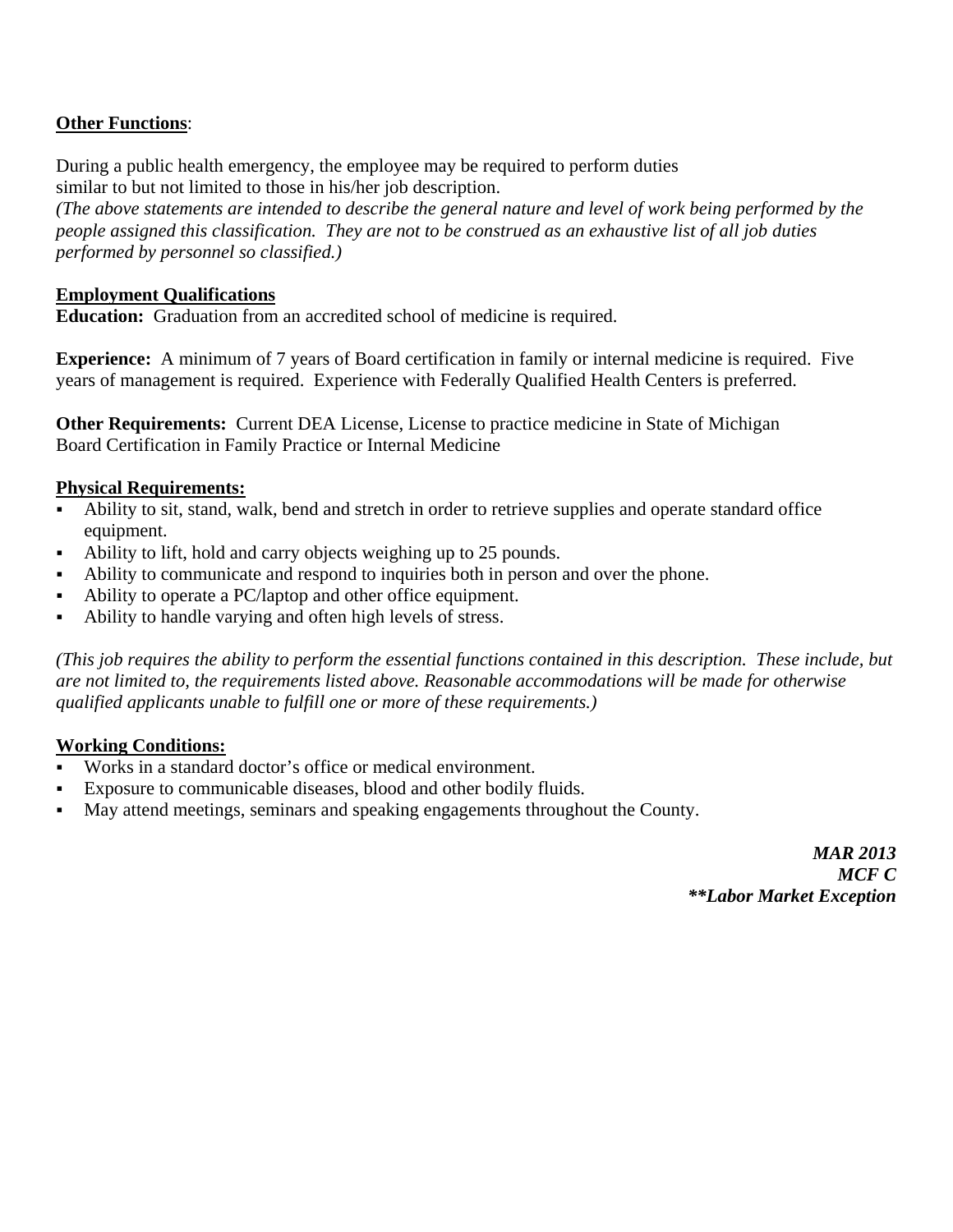Introduced by the Human Services, County Services and Finance Committees of the:

## INGHAM COUNTY BOARD OF COMMISSIONERS

## **RESOLUTION TO EXTEND THE AGREEMENT WITH EDWARD W. SPARROW HOSPITAL ASSOCIATION FOR PHYSICIAN SERVICES FOR WOMEN'S HEALTH SERVICES AND CREATE A SPECIAL PART-TIME MEDICAL DIRECTOR POSITION**

WHEREAS, Resolution #09-426 authorized an agreement for physician services and medical direction for Women's Health Services with Edward W. Sparrow Hospital Association (Sparrow) for the period April 1, 2010 through March 31, 2013; and

WHEREAS, the Health Department and Sparrow would like to extend this agreement from April 1, 2013 through March 31, 2014; and

WHEREAS, in addition, the Health Department proposes to create a Special Part-time Medical Director position (MCF C) for Women's Health Services; and

WHEREAS, Sparrow shall compensate the Health Department for the Medical Director position at a rate of \$120.00 per hour for up to 988 hours annually, which includes the cost of liability coverage; and

WHEREAS, the Health Department shall compensate Sparrow the sum of \$50,000 for physician services; and

WHEREAS, the Community Health Center Board of Directors has reviewed and supports the proposed extension of the physician services agreement; and

WHEREAS, the Health Officer recommends that that Board of Commissioners authorize the extension of the physician services and medical direction agreement with Edward W. Sparrow Hospital Association.

THEREFORE BE IT RESOLVED, that the Board of Commissioners authorizes an extension of the agreement for physician services and medical director for Women's Health Services with Edward W. Sparrow Hospital Association for the period April 1, 2013 through March 31, 2014.

BE IT FURTHER RESOLVED, that the Board of Commissioners authorizes the creation of a Special Part-time Medical Director position (MCF C), for which Sparrow will cover the cost for up to 988 hours at a rate of \$120.00 per hour (\$118,560 per year), which includes the cost of liability coverage for the period April 1, 2013 through March 31, 2014.

BE IT FURTHER RESOLVED, that the Board of Commissioners authorizes the Health Department to compensate Edward W. Sparrow Hospital Association up to \$50,000 for physician services for the period April 1, 2013 through March 31, 2014.

BE IT FURTHER RESOLVED, that the Controller/Administrator is authorized to make the necessary budget adjustments in the Health Department's budget.

BE IT FURTHER RESOLVED, that the County Clerk and the Chairperson of the Board of Commissioners are hereby authorized to sign the necessary contract documents on behalf of the County after approval as to form by the County Attorney.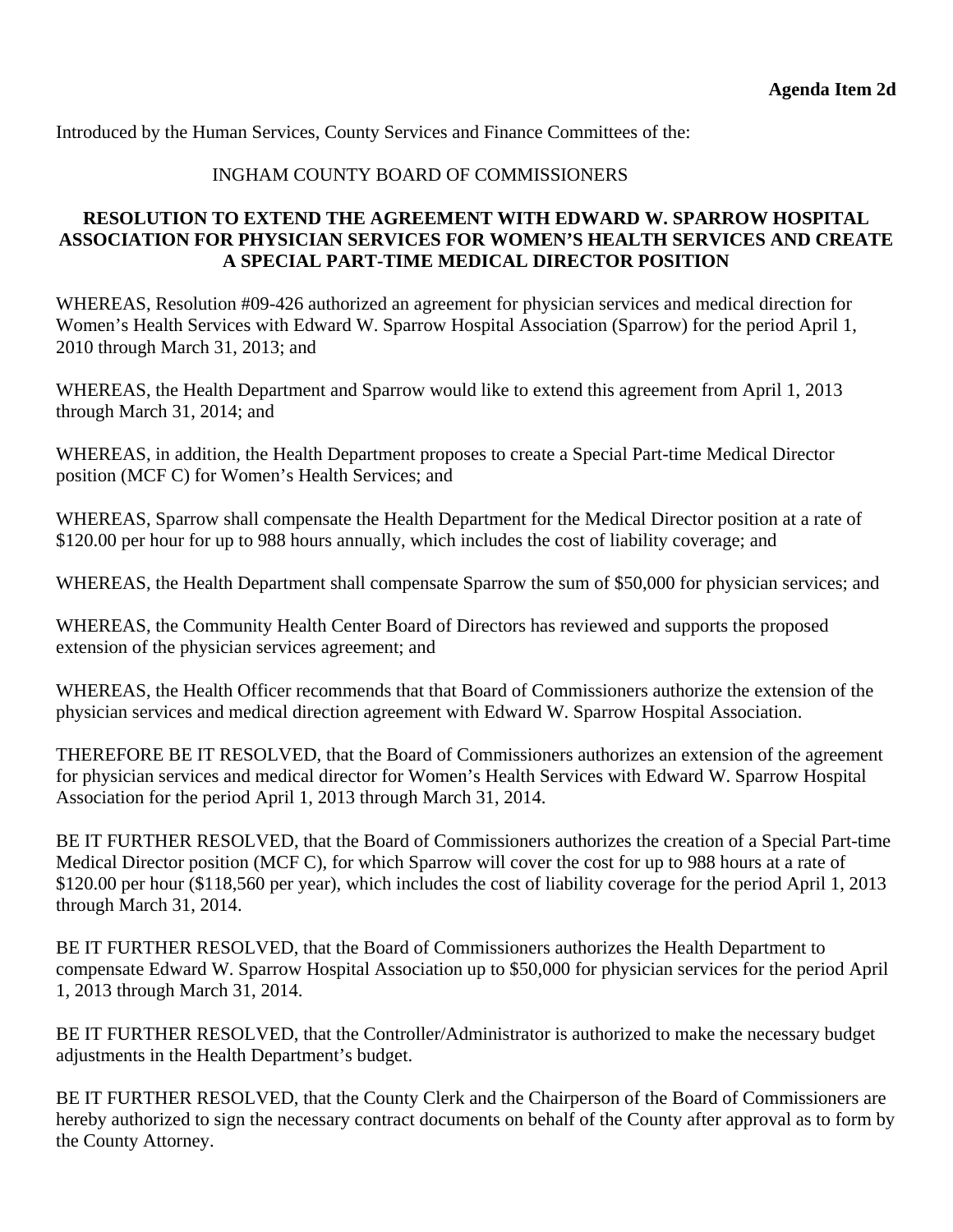## **MEMORANDUM**

<span id="page-23-0"></span>

| TO:          | Human Services Committee<br><b>Finance Committee</b>                                                                              |
|--------------|-----------------------------------------------------------------------------------------------------------------------------------|
| <b>FROM:</b> | Renée Branch Canady, PhD, MPA, Health Officer                                                                                     |
| DATE:        | March 8, 2013                                                                                                                     |
| RE:          | Resolution to Authorize Amendment #3 to the 2012-2013 Comprehensive Agreement with the<br>Michigan Department of Community Health |

This is a recommendation to authorize Amendment #3 of the 2012-2013 Comprehensive Agreement with the Michigan Department of Community Health (MDCH). The Comprehensive Agreement is the annual process whereby the MDCH transmits State and Federal funds to Ingham County to support public health programs. The Comprehensive Agreement establishes the funding levels and the terms and conditions under which the funds are disbursed. The Board of Commissioners authorized the 2012-2013 Agreement in Resolution #12-311 and authorized amendment # 1 in Resolution #13-20, and authorized Amendment #2 in Resolution #13-52.

The Comprehensive Agreement is regularly amended to adjust funding levels and clarify terms and conditions. Amendment #3 will increase the budget for Comprehensive Local Health Services from \$5,267,721 to \$5,291,821, an increase of \$24,100. The Amendment makes the following specific changes in the budget:

- 3. PRIME Local Learning Collaborative, an increase of \$14,100 to \$16,100.
- 4. Centralized Access Home Visiting Hub, \$10,000.

Regarding Item 2, the State is providing funds to support the development of a Community Home Visiting Hub so that home visiting programs can collect and access enrollment data to effective and efficiently address needs of clients requiring multiple services and reducing duplicity of program efforts. This is a collaborative effort with Ingham Intermediate School District, Community Mental Health and Capital Area Community Services and the health department.

I recommend that the Board of Commissioners adopt the attached resolution.

c: John Jacobs w/attachment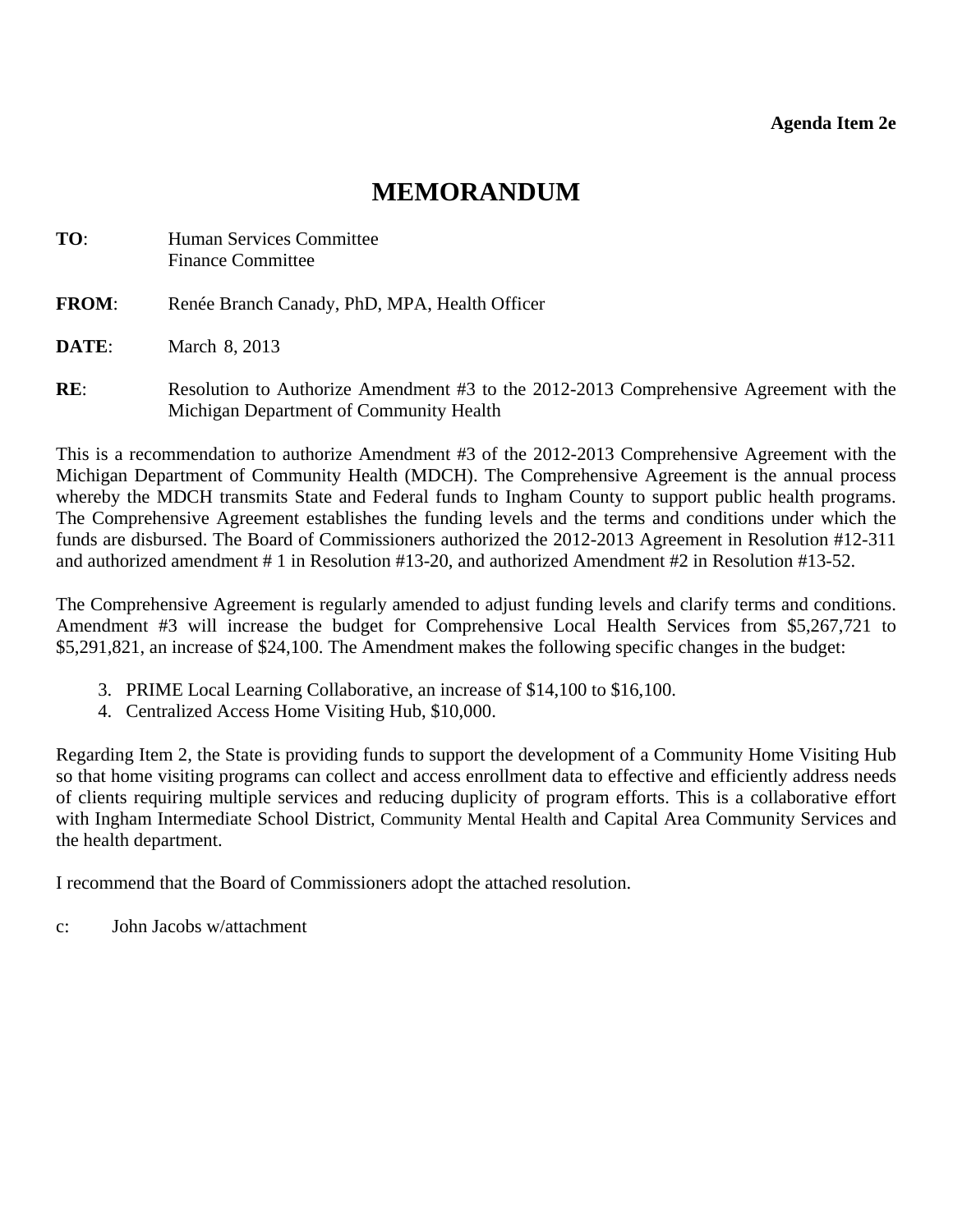Introduced by the Human Services and Finance Committees of the:

## INGHAM COUNTY BOARD OF COMMISSIONERS

## **RESOLUTION TO AUTHORIZE AMENDMENT #3 TO THE 2012-2013 COMPREHENSIVE AGREEMENT WITH THE MICHIGAN DEPARTMENT OF COMMUNITY HEALTH**

WHEREAS, the responsibility for protecting the health of the public is a shared responsibility between the State and County governments in Michigan; and

WHEREAS, the Michigan Department of Community Health (MDCH) and local health departments enter into contracts to clarify the role and responsibility of each party in protecting public health; and

WHEREAS, the MDCH and Ingham County have entered into a 2012-2013 Agreement for the delivery of public health services under the Comprehensive Agreement process as authorized by Resolution #12-311 and amended in Resolutions #13-20 & 13-52; and

WHEREAS, the MDCH has proposed an amendment to the current Agreement to adjust grant funding levels and clarify Agreement procedures; and

WHEREAS, the Health Officer has recommended that the Board of Commissioners authorize the Amendment.

THEREFORE BE IT RESOLVED, that the Ingham County Board of Commissioners authorizes Amendment #3 to the 2012-2013 Comprehensive Agreement with the Michigan Department of Community Health (MDCH).

BE IT FURTHER RESOLVED, that the total amount of CPBC funding shall increase from \$5,267,721 to \$5,291,821, an increase of \$24,100.

BE IT FURTHER RESOLVED, that the increase consists of the following specific changes to program budgets:

- 1. PRIME Local Learning Collaborative, an increase of \$14,100 to \$16,100.
- 2. Centralized Access Home Visiting Hub, \$10,000.

BE IT FURTHER RESOLVED, that the Health Department is authorized to purchase tablets for home visiting programs in an amount not to exceed \$6,000,

BE IT FURTHER RESOLVED, that the Health Officer, Renee Branch Canady, PhD, MPA, and John Jacobs, Chief Financial Officer of the Health Department, are authorized to submit Amendment #3 of the 2012-2013 CPBC grant documents electronically through the Mi-E Grants system after approval as to form by the County Attorney.

BE IT FURTHER RESOLVED, that the Controller/Administrator is authorized to amend the Health Department's 2013 Budget in order to implement this resolution.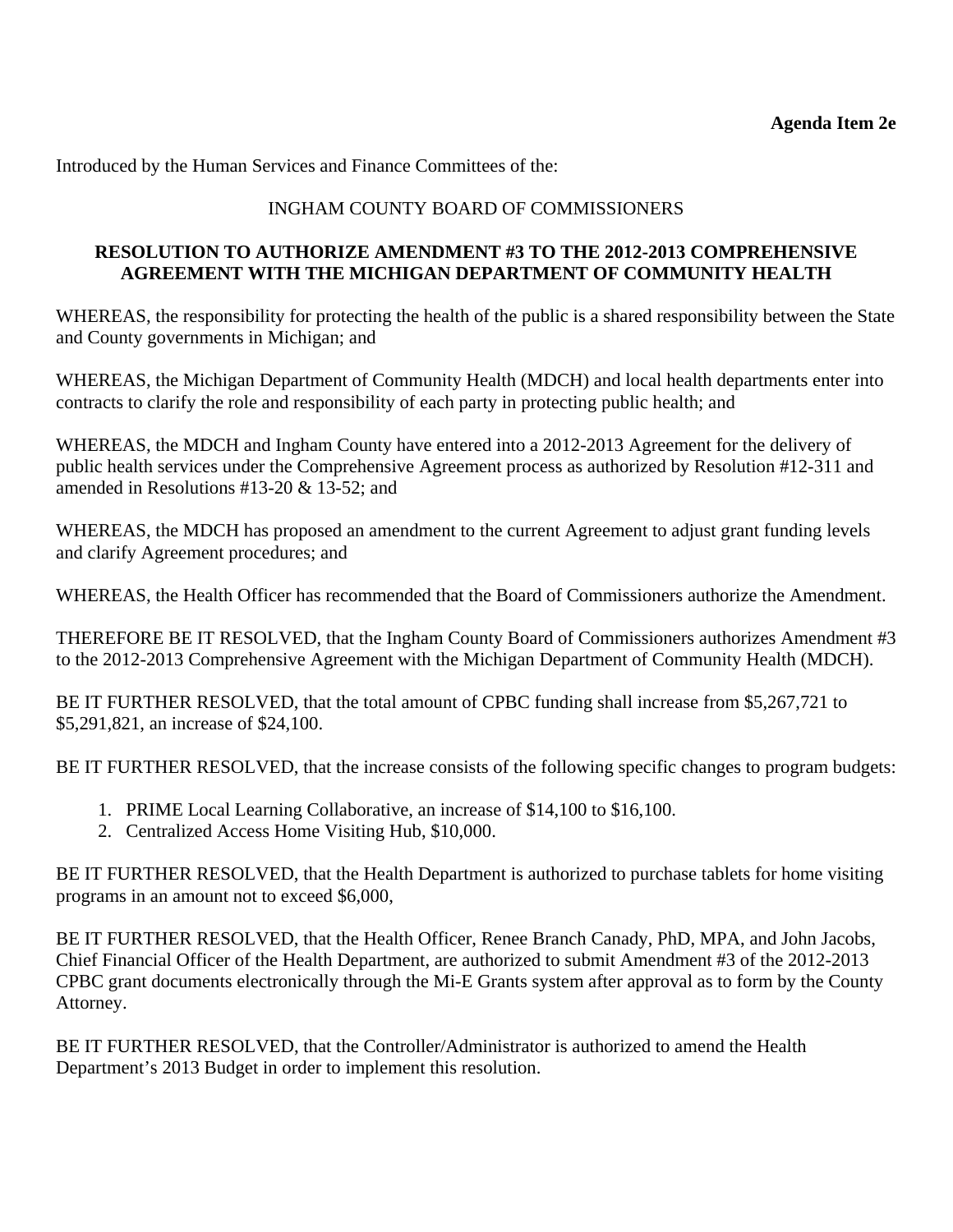**AGENDA ITEM #** 



STATE CAPITOL PHONE: (517) 373-0826 FAX: (517) 373-5698 E-MAIL: andysohor@house.mi.gov

<span id="page-25-0"></span>68TH DISTRICT **MICHIGAN HOUSE OF REPRESENTATIVES** 

P.O. BOX 30014  $\mathbf{ANDY}$   $\mathbf{SCHOR}$ STATE REPRESENTATIVE

February 19, 2013

RECEIVED  $FECEVCE$ 

Deb Nolan, Chair Ingham County Commission Ingham County Courthouse P.O. Box 319 Mason, Ml 48854

LEL Dear Chair Nolan,

I wanted to bring to your attention that Governor Snyder signed Executive Order 2013-12, which created the Michigan Veterans Affairs Agency within the Department of Military & Veteran Affairs. This new agency will begin operating on March 20, 2013 and will serve to increase collaboration between local veterans and state government for coordination in assistance for veteran's benefits.

This new Agency is supposed to be a one-stop centralized coordinating agency working between many departments at the federal, state and local level of governments responsible for programs related to veteran services. This new centralized agency will help veterans have better access to the benefits and services provided by the United States Veterans Administration. These benefits include assistance with employment, medical treatment, disability treatment and pensions.

I know that supporting services for veterans is a high priority to the Ingham County Board of Commissioners, and thought this new information would be helpful to you and your constituents. As always, please feel free to call me at (517) 373-0826 or email me at andyschor@house.mi.gov for more information.

Sincerely,

Andø Søhor

State Representative, 68th District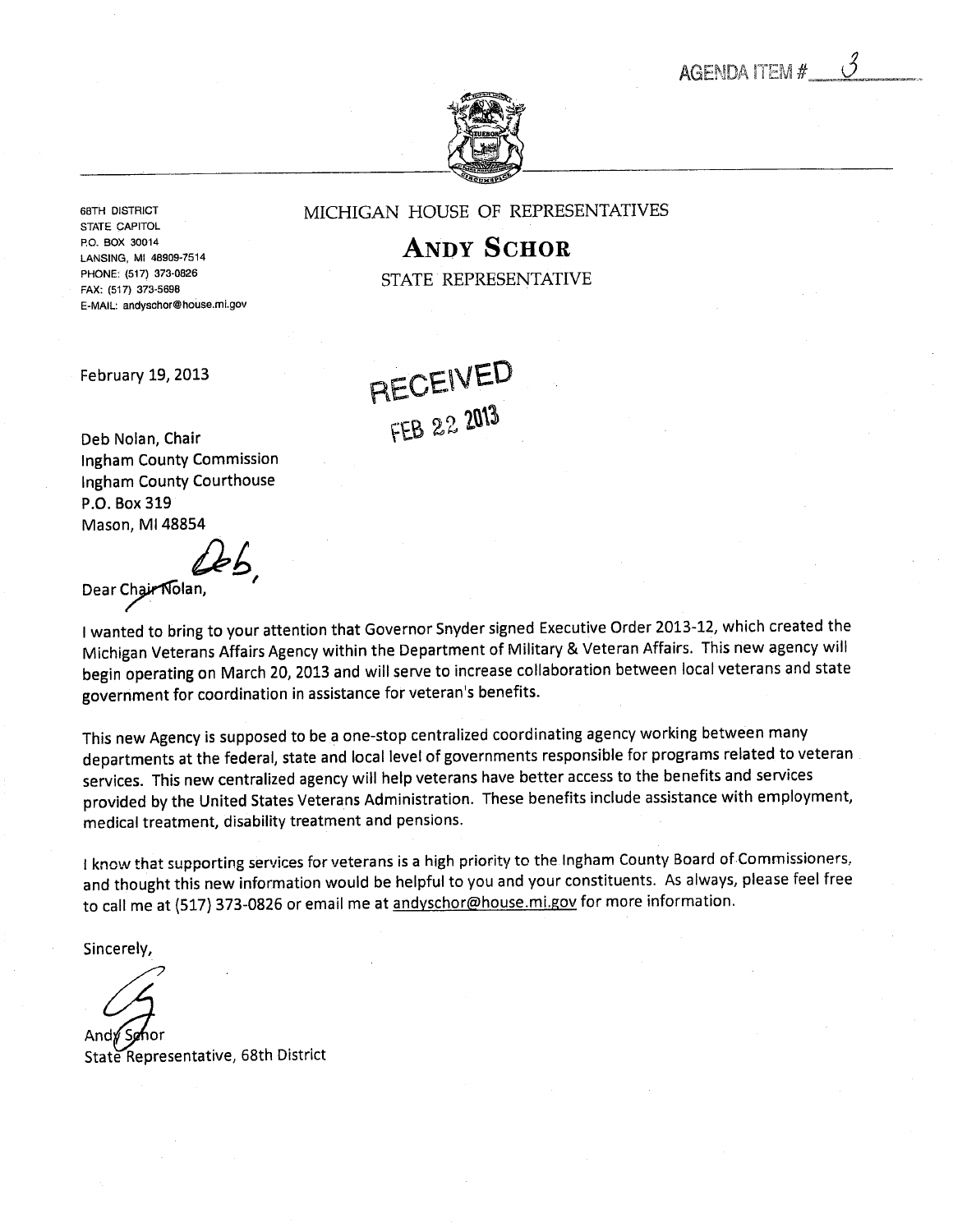

STATE OF MICHIGAN RICK SNYDER EXECUTIVE OFFICE BRIAN CALLEY GOVERNOR LANSING LT. GOVERNOR

#### EXECUTIVE ORDER No, 2013-2

#### EXECUTIVE REORGANIZATION DEPARTMENT OF MILITARY AND VETERANS AFFAIRS

#### CREATION OF THE MICHIGAN VETERANS AFFAIRS AGENCY

WHEREAS, Section 1 of Article V of the Michigan Constitution of 1963 vests the executive power of the state of Michigan in the Governor; and

WHEREAS, Section 2 of Article V of the Michigan Constitution of 1963 empowers the Governor to make changes in the organization of the Executive Branch or in the assignment of functions among its units that he considers necessary for efficient administration; and

WHEREAS, there is a continued need to increase collaboration, optimize service delivery and ensure efficient administration; and

WHEREAS, Michigan's citizens include more than 650,000 veterans of the armed forces, making the state home to the 11<sup>th</sup> largest population of veterans among the states; and

WHEREAS, veterans have unique needs and an array of specific services and benefits are available to them; and

WHEREAS, veterans require dedicated strategic outreach, collaboration between many departments and partners at the federal, state and local level; and

WHEREAS, Michigan's current service delivery model is not structured to provide coordinated, high-quality services to help veterans recognize and access the benefits and services for which they are eligible; and

WHEREAS, such high-quality services can be best provided if a single entity coordinates the many efforts the state of Michigan makes to serve this population;

NOW, THEREFORE, I, Richard D. Snyder, Governor of the state of Michigan, by virtue of the powers and authority vested in the Governor by the Michigan Constitution of 1963 and Michigan law, order the following;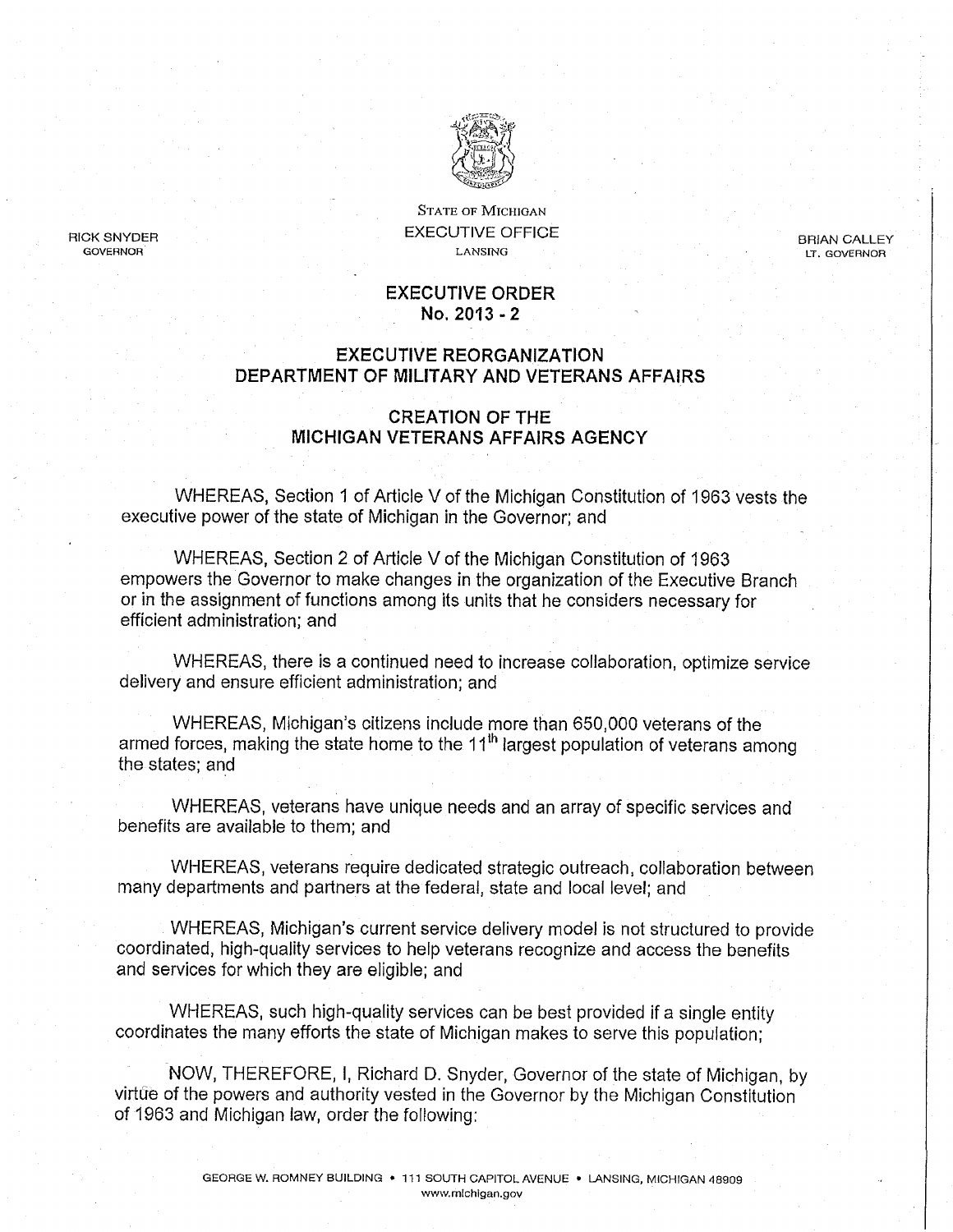#### I. DEFINITIONS

As used in this Order:

A. "Agency" means the Michigan Veterans Affairs Agency created under Section II of this order.

B. "Department of Military and Veterans Affairs" means the principal department of state government created as the Department of Military Affairs by 1965 P.A. 380, MCL 16.225, and renamed the Department of Military and Veterans Affairs by Executive Order 1997-7, MCL 32.91.

C. "Director" means the director of the Michigan Veterans Affairs Agency created by Section II of this Order.

#### II. CREATION OF THE MICHIGAN VETERANS AFFAIRS AGENCY

A. The Michigan Veterans Affairs Agency is created as an agency within the Department of Military and Veterans Affairs.

B. The Agency shall be headed by a Director who shall be appointed by the Governor and serve at the pleasure of the Governor.

C. The Director shall be the chief advisor to the Governor, the Adjutant General and the directors of state departments regarding the development of poiicies, programs and procedures for services to veterans.

D. The Director shall report to the head of the Department of Military and Veterans Affairs.

E. The Director shall be a member of the Executive Cabinet and regularly attend and fully participate in Cabinet meetings and functions.

## III. FUNCTIONS OF THE VETERANS AFFAIRS AGENCY

A. The Agency shall perform the following functions:

i. Review, investigate, evaluate, and assess all programs within the executive branch of government related to services and benefits for veterans, including but not limited to programs involving health care, education, employment assistance, and quality of life.

ii. Serve as the coordinating office for all agencies of the executive branch of government that are responsible for programs related to services for veterans.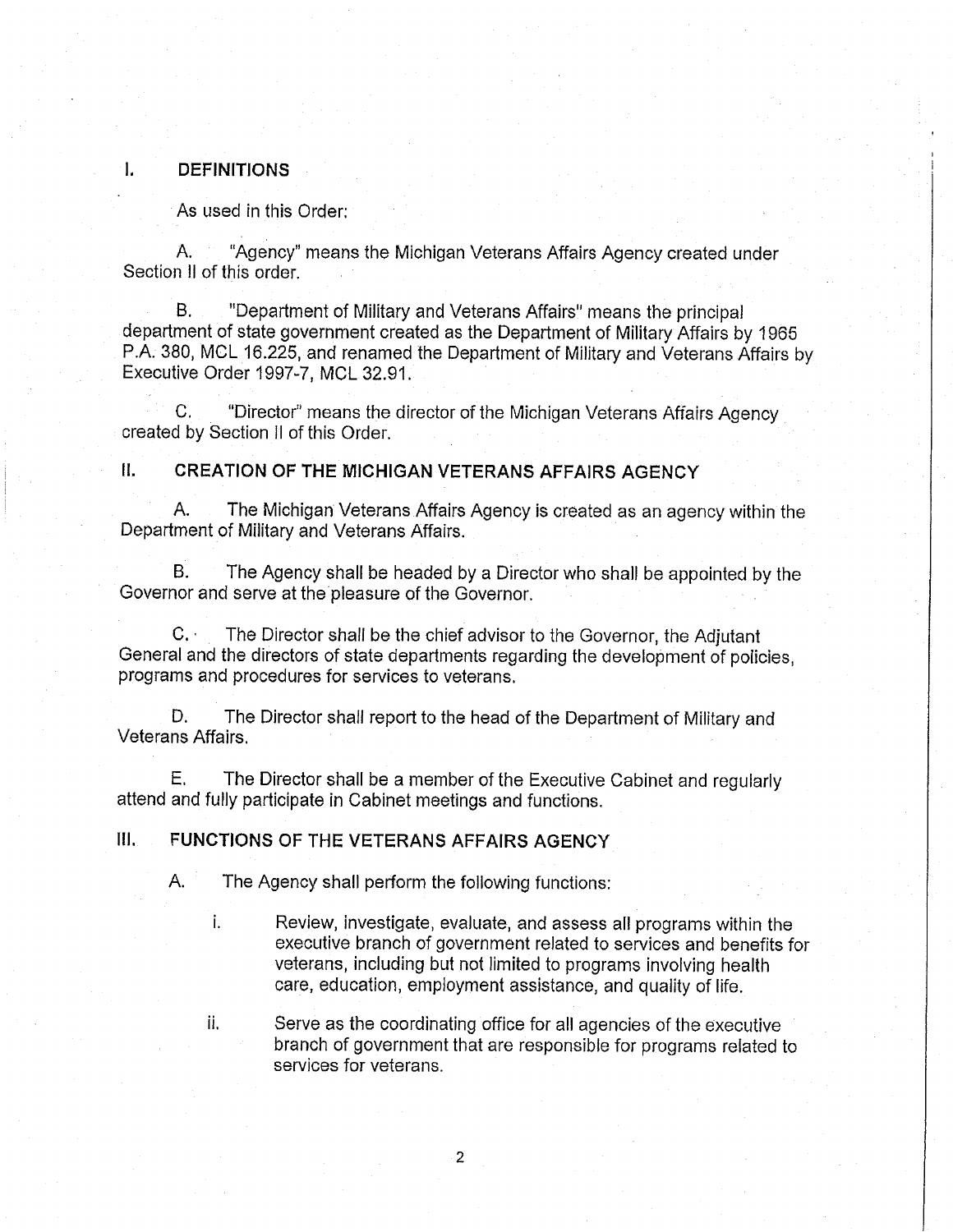iii. Analyze and make recommendations to the Governor on proposed programs and policies relating to veterans, and on the elimination of duplication in existing state programs in these areas.

iv. Provide information and assistance to all departments and agencies of the executive branch of government, both directly and by functioning as clearinghouse for information received from such agencies, other branches of government, other states, and the federal government.

v. Serve as the Governor's liaison with the Secretary of State, the Michigan Economic Development Corporation, the Michigan Strategic Fund, and with all other departments and agencies of the executive branch of government with respect to programs, services, or benefits for veterans.

vi. The Agency may request advice and assistance to re-engineer business processes and establish inter-agency and intra-agency data sharing requirements, policies, procedures and standards to improve services to veterans in Michigan. All executive branch departments and agencies shall cooperate fully with the new Agency in the performance of these responsibilities.

vii. The Agency may make and execute contracts and other instruments necessary or convenient to the proper exercise of its functions.

B. The Agency shall administer the Veterans Speakers Program created under the Veterans Speakers Program Act, 2000 P.A. 81, MCL 32,281 to 283. The powers, duties, functions, responsibilities, records, and personnel necessary for such administration shall be transferred to the Agency from the Department of Military and Veterans Affairs.

C. The Department shall transfer to the Agency all duties, responsibilities, and powers to provide assistance to the State Veterans Home Board of Managers in the administration of all facilities governed by the Michigan Veterans' Facility Act, 1885 PA 152, MCL Section 36.1 to 12, including but not limited to the Grand Rapids Veterans Home and the D.J. Jacobetti Veterans Home. The powers, duties, functions, responsibilities, records, and personnel necessary for such administration shall be transferred to the Agency from the Department of Military and Veterans Affairs.

#### V. IMPLEMENTATION OF TRANSFERS

A. The Director shall provide executive direction and supervision for the implementation of all transfers of authority under this Order in consultation with the head of the Department of Military and Veterans Affairs.

3